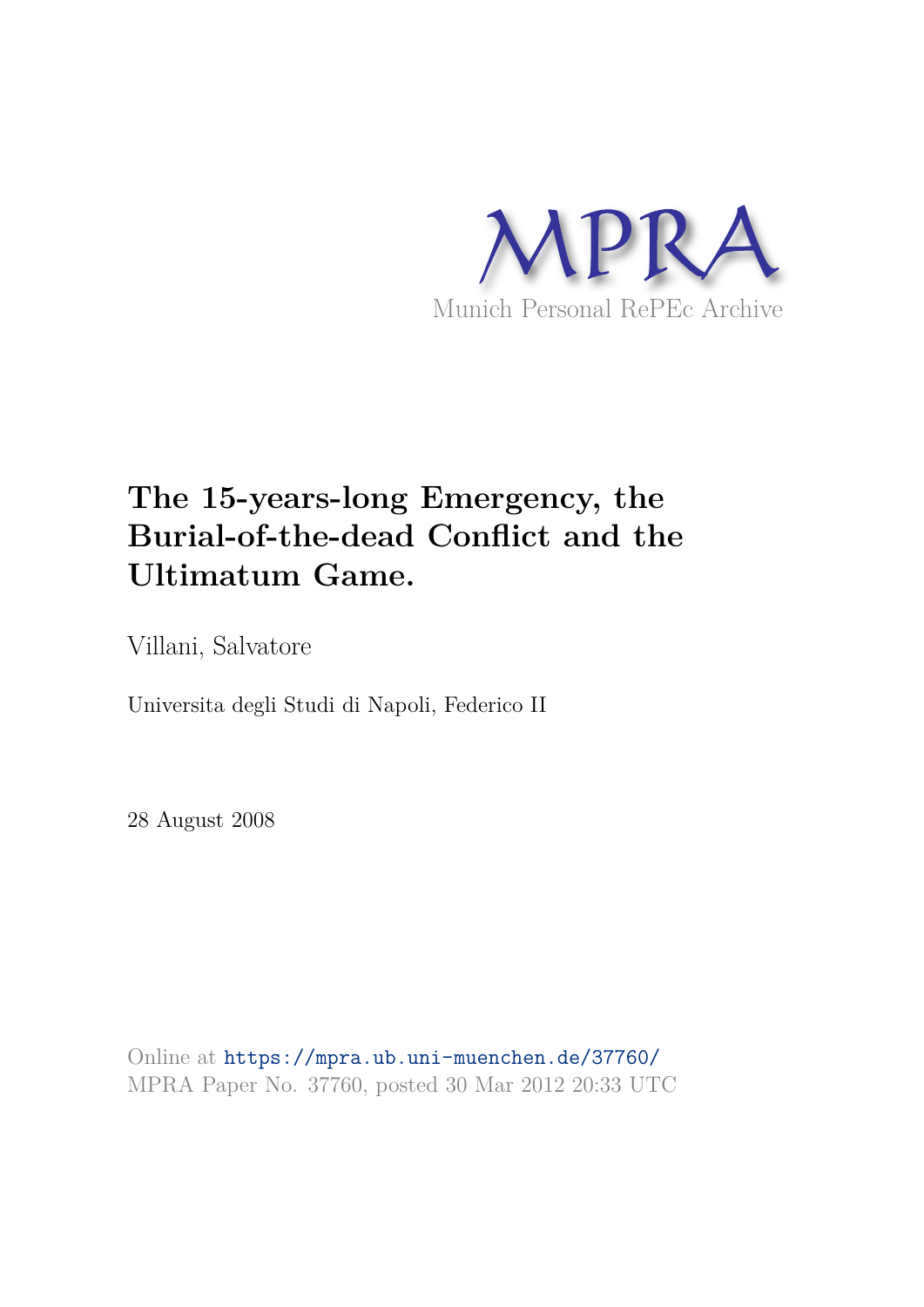# **The 15-years-long Emergency, the Burial-of-the Dead Conflict and the Ultimatum Game. Some Remarks about Public Bodies' Decision-taking Problems in Italy**

by *Salvatore Villani*

# **ABSTRACT**

The selection of the most appropriate techniques to manage efficiently (efficient management, i.e. having short-period features, should be long-lasting and steady) and adequately (adequate management implies that the parties willingly accept the decision or the agreement terms so as to strengthen the aforementioned concepts of stability and lastingness) environmental problems and – above all – the so-called "high-impact location problems" (related to public works and plants) is being discussed by scholars interested in analyzing how public bodies take their decisions.

Anyway, each selected technique is still in progress, like a universe to create and explore.

In this paper, we will focus on the most relevant problems starting from the analysis of a recent practical case – the so-called "15-years-long emergency", burst out in Naples and the surrounding area – and we will suggest as well some theoretical proposals to arrange an innovative interpreting model of public bodies' decision-taking processes, taking into account the improvements of two new sciences: Evolutionary Game Theory and Cognitive Economics, both sharing their investigation field with Law and Economic Science.

**JEL Classification:** D700, D710, D740, C700, C710, C730, D870.

**Keywords:** Noxious facilities siting; NIMBY syndrome; Collective decision analysis; Public decision-taking theory; Conflict (re)solution; Game theory; Cooperative games; Evolutionary game theory; Neuroeconomics; Bargaining theory.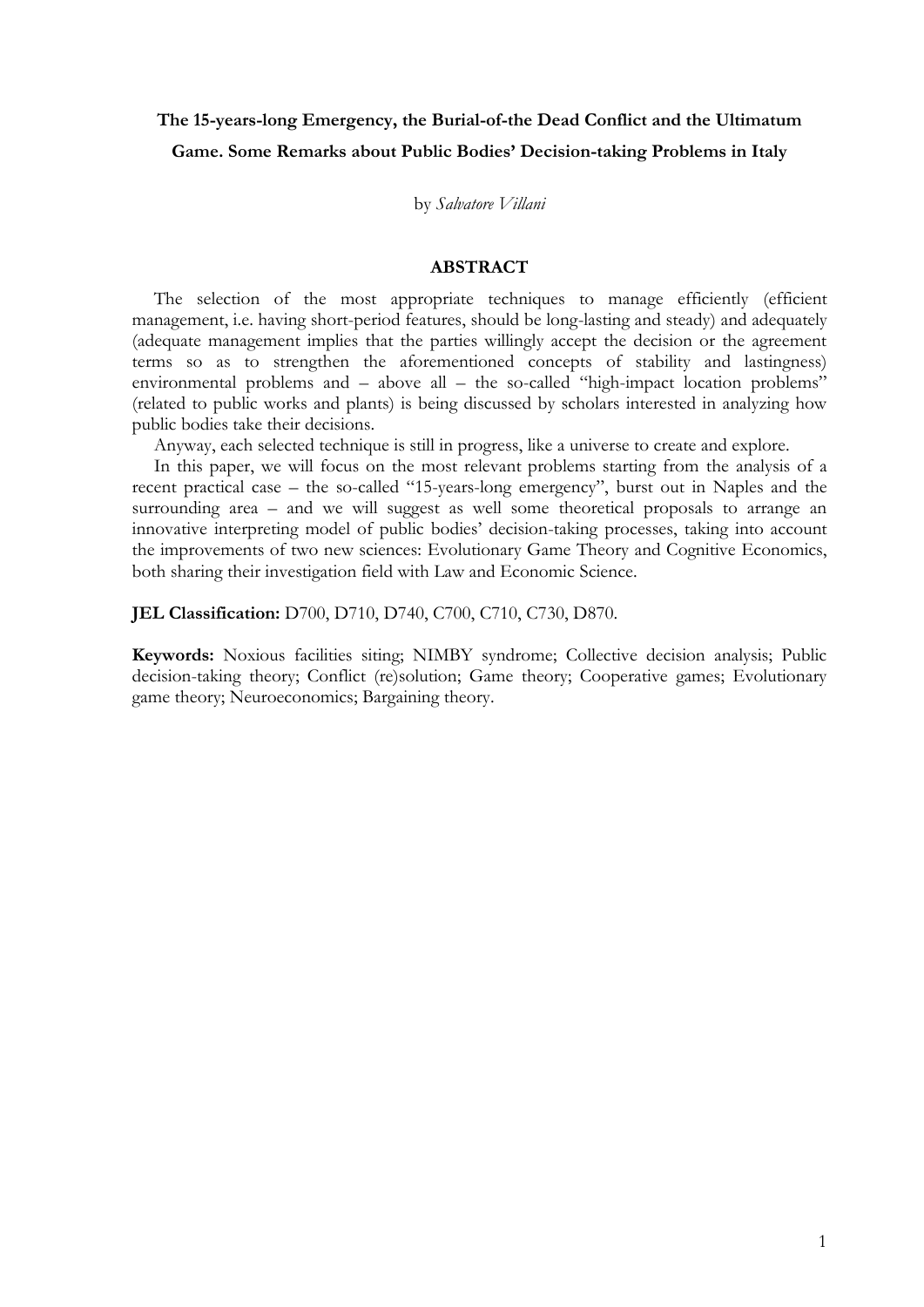# **The 15-years-long Emergency, the Burial-of-the Dead Conflict and the Ultimatum Game. Some Remarks about Public Bodies' Decision-taking Problems in Italy**

by *Salvatore Villani*

# **SUMMARY**

1. Preface - 2. The Burial-of-the-Dead Conflict, the Incinerator Game, the Prisoner's Dilemma - 3. Nimby's syndrome and plant delocation - 4. Incinerator Game in the form of a zero-sum game and opposed-party game - 5. Incinerator Game in the form of positive-sum game - 6. To negotiate or to partake? This is the problem - 7. Incinerator Game in the form of Ultimatum Game and "the Fate Cross-Check" - 8. Final considerations and proposals for an innovative interpreting model - 9. References – 10. Appendix. Graphs and models.

# **1. Preface**

The " Prisoner's Dilemma" has been defined "the rubber toy-bone of game theory", since "one can chew it again and again"<sup>1</sup> not only to deal with economic matters, but also everydaylife situations and important psychological concepts as well<sup>2</sup>. I wondered about this matter time ago, while I was surveying some dated textbooks on game theory and, surfing the net, I enjoyed myself finding out anectodes, new, chronicles. My research purpose was to analyze them with the students of *Master in Economics, Accountancy and Finance of Local Governments* at the University Federico II in Naples, so as to show how such theories are interesting and motivated and can unexpectedly be used in various fields of human knowledge. I think, in fact, that not only physicians and mathematicians, but also economists, jurists and all those who run a governmental agency should know – at least intuitively – the logic-mathematical devices to analyze interactions or cross-relations among various phenomena and businessmen.

In particular, my attention was caught from a long-standing piece of news<sup>3</sup>, since:

- 1) the matter is the most ancient kinship conflict, i.e. daughter-in-law vs mother-in-law;
- 2) it pivots around a tragicomic conflict for the burial of a young dead man, the twowomen's son and husband, respectively, who died in a hospital after cancer and left in the morgue waiting for the judge's sentence as which of the two parties (daughter-in-law or mother-inlaw) should have the right to choose the burial place;
- 3) it lets us compare the case of the dead young man and the astonishing ecosystem of Campania, not yet collapsed, but seriously threatened from the emergency situation established recently;
- 4) it lets us analyze and explain the causes of the crisis which has been going on for 14 years and has been called "the 15-years-long emergency"<sup>4</sup> – as well as to suggest a new methodological approach to the problems regarding public bodies decision-taking processes in Italy.

#### **2. The "Burial-of-the-Dead" Conflict, the Incinerator Game, the Prisoner's Dilemma**

<sup>1</sup> L. Méró (1996), p.45.

<sup>2</sup> L. Méró (1996), pp. 65-67.

<sup>3</sup> Refer to the article *Accordo suocera-nuora per la salma contesa*, published on " Corriere della Sera", January 14, 1997.

<sup>4</sup> C. Giannone (2008), p. 275-287.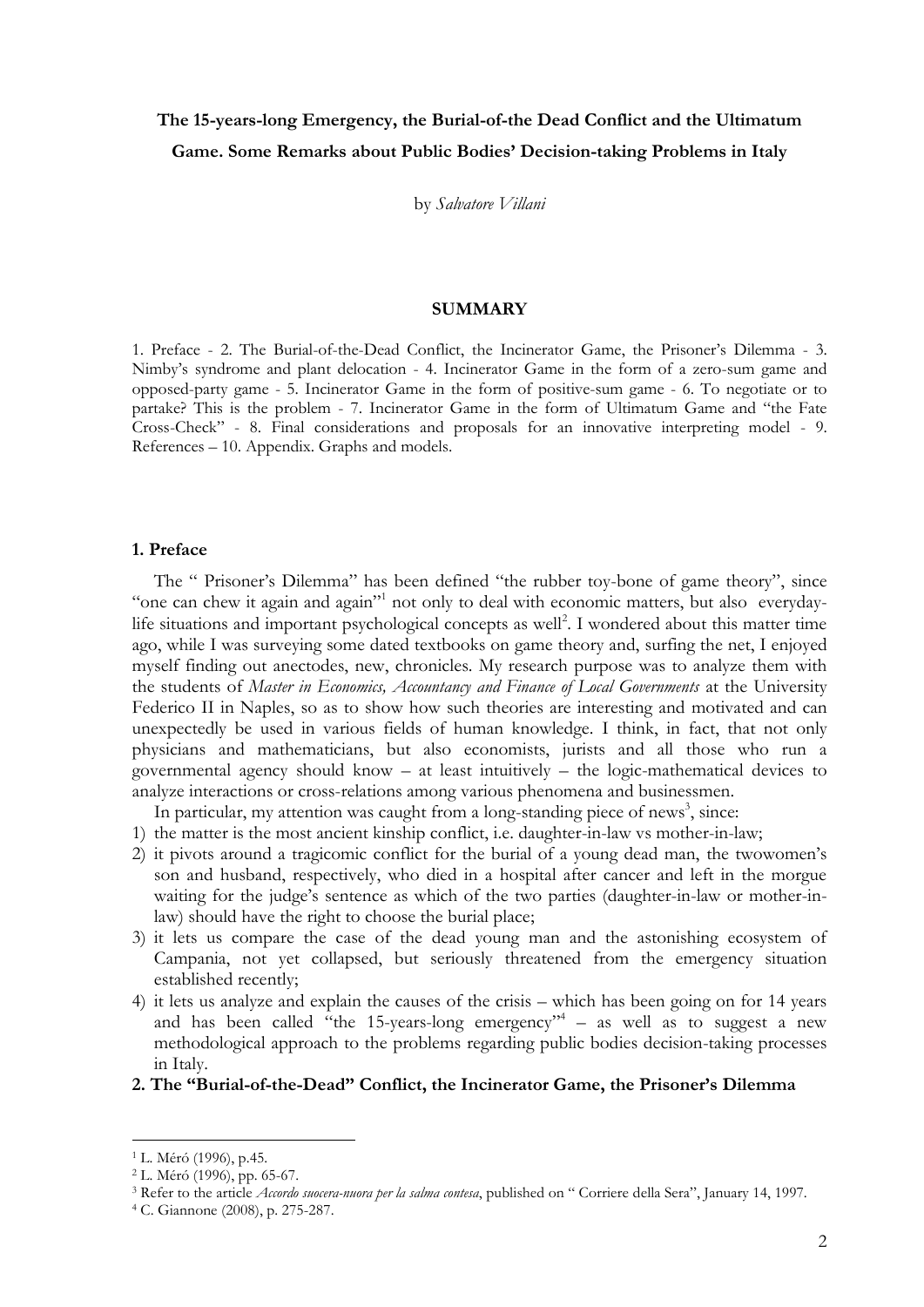The mentioned news item, which the game illustrated in this paragraph refers to, is undoubtedly dramatic and horrific. I have decided to fit it with brilliant particulars taken from the famous American comedy "Monster-in-law" featured by J. Fonda and J. Lopez and directed by R. Luketic, so that any reference to real events and characters might be fictional. In such a way, the study case may result more interesting and motivating on the theoretical point of view.

The game plot of the "burial-of-the-dead conflict" is the following: Julia and Charles are in love and decide to get married. Valery, Charles's mother disagrees; she dislikes Julia and wants her to realize it clearly: the two young people love each other so much that they get married at once. A titanic conflict follows: the mother-in-law acts and the daughter-in-law reacts. The conflict goes on long after Charles's death. Both women's deep drudge decreases neither at their son/husband's death and turns into a true burial-of-the-dead conflict. They appeal to the judge: the dead young man's mother wants him to be buried in a cemetery nearby her home town, while the dead young man's wife wants the burial to take place in her home town (where she had lived with her beloved husband), six km far from her mother-in-law's town. The judge's decision is further troubled by discordant witnesses: the ones in favour of the dead young man's mother stated that he wanted to be buried where he was born and beside his father's tomb. The other ones just stated the contrary: the witnesses were so confusing that on the same day Charles should have been in three different places. Thus, the judge refused all witnesses' statements and sentenced the "dead" should be buried in a neutral cemetery 5 km far from both women's home towns: a quite right, but unsatisfactory, sentence to both parties<sup>5</sup>.

The plot can be summarized in a table.

-

# Table 1

The logic of the facts is the same as in the case of the "Prisoner's Dilemma": M and D are the game players, i.e. mother-in-law and daughter-in-law in the tragicomic story just described, but they might also be the members of two communities that are unable to find an agreement on the localization of a high-impact (polluting) plant (for example, a dump or an incinerator); the players' strategies may be "to cooperate" ( i.e., to offer or to accept damage compensations due to the high-impact plant location) or "to compete" (i.e., to refuse firmly the plant location); the game payoffs are registered in the box corresponding to the bimatrix; the first number in each box indicates the first community's payoff (M), while the second number refers to the second community's payoff (D). Therefore, such game may also be called "Incinerator or Dump Game". The payoff numbers are negative since they represent a negative earning (the distance to cover to visit the relative's tomb, in the case of the burial-of-the-dead conflict; the environmental damage, in the case of high-impact plant).

As in the typical configuration of the Prisoner's Dilemma, the players are asked for taking a decision simultaneously, without knowing each others' decision ("incomplete information game"). Moreover, the action scheme has only one decision ("one shot game"), since each player can take only one decision. In other words, the natural game solution is to maintain "status quo". Both players have no bargaining behaviour and decide to impose their "dominant strategy", i.e. to compete<sup>6</sup>. In the case of the high-impact plant location, the public work will not

<sup>&</sup>lt;sup>5</sup> Truly speaking, in the case in point that has inspired the game, the decision was different. The judge first proposed burial in a third cemetery, then – since the decision still created conflict – decided to choose a hybrid solution, equally sub-optimal. There was a further and useless distinction between funeral and burial, the former kept in the wife's town, the latter in the cemetery indicated by the mother. It was also stated that the corpse should stay temporarily there all over the mother's life, when the wife would have the right to indicate a new cemetery where her husband could be buried and rest in peace. A complicated solution that I have not illustrated particularly, because out of the purpose of the game. For detailed particulars, refer to *Accordo suocera-nuora per la salma contesa*, " Corriere della Sera", January 14, 1997.

 $<sup>6</sup>$  Note that "compete"–"compete" is a game equilibrium. In fact, where the outcome is achieved ,no player would</sup> accept to change his own strategy. It is the only game equilibrium and also its solution. According to Nash's principle, in fact, if there is equilibrium in a game, it corresponds to the game solution.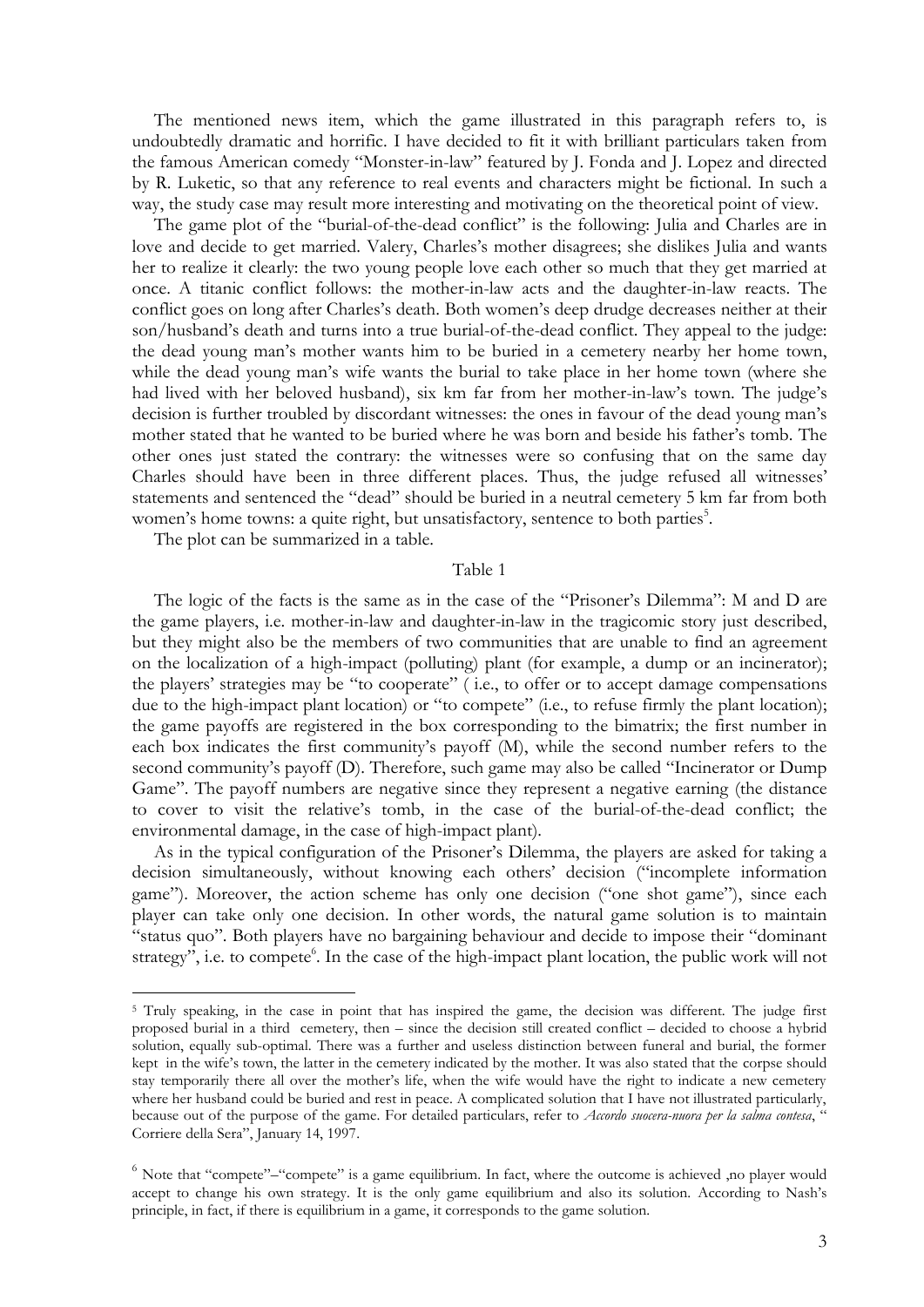be built, the service will not be supplied, and both communities, but above all the astonishing ecosystem in Campania – just like the poor dead husband/son, that two women conflict for  $$ will be negatively affected.

In this case – differently from the standard statements of the Prisoner's Dilemma – the situation is further worsened for the fact that a cooperative solution (that is a second best solution for each players, but the most profitable for the whole) is not easily attainable<sup>7</sup>. The players should be open to share costs (since they already share benefits), but this rarely occurs, because:

- a) in practice, there are some situations, when the citizens who are subjected to the negative externalities due to the location of a plant in a certain area cannot voice their likes, since they cannot organize a committee or can do it only when the project has fully started<sup>8</sup>;
- b) there are technical and economic drawbacks which hinder or discourage the subdivision of the service to offer or the plant to install: moreover, even if so many mini-dumps and miniincinerators might be built, the existing charges – i.e. the presence of other plants or polluting industries in the area  $-$  should be taken into consideration<sup>9</sup>;
- c) the sufferances caused from a high-impact plant are usually considered (by the community subjected to them) as relevant harms, "out of the market", and so every exchange proposal will be unfair<sup>10</sup>;
- d) in general, compensations are offered to Municipalities, but they seldom show interest, will and ability to pay them off to the citizens, after considering the different risk-level they are exposed to; moreover, mayors seem more interested in the compensation than citizens, since "they would permit balance-settlement (especially in small Municipalities), while each citizen more difficultly can realize that compensations can produce real benefits to himself<sup>11</sup>.

Thus, when the cooperative solution is not available, the problem cannot be solved, if not through an unbalanced charge-sharing (solution "compete"-"cooperate" or "cooperate"-"compete"). As a result, one or more local communities (where the plant is located) accept or must bear the costs of the installation, to the benefit of the "whole community". Anyway, these local communities can defend themselves and they can often rally round the projects which will affect them negatively or are supposed to be harmful. Therefore, there may be such an impasse – whose solution will be difficult – also on account of the " inadequate law and technical strategies governments use to face these problems"<sup>12</sup>.

# **3. Nimby's syndrome and plant-delocation problem**

As we can note, such a problem has become so wide that a special phrase has been created to describe it. In fact, we can often people speak of "Nimby's syndrome", an acronym of Not in My Backyard. At first, the phrase was used by those who wanted to denounce the hedges local communities placed against the construction of general-interest public works (i.e., urban infrastructures), in order to neglect them. At present, yet we recognize local communities may be quite right to block such works, so there is a sort of dualism between "Good Nimby" and "Bad Nimby"<sup>13</sup>.

<sup>7</sup> In my opinion, this is the reason why a game like "the Burial-of-the dead conflict" is more feasible than the "Prisoner's Dilemma" to illustrate the situation. Mother/daughter-in-law could agree, if the burial took place at a middle way cemetery from each other's town: anyway, such a cemetery might not really exist, so that "cooperate"– "cooperate" solution may not be attainable.

<sup>8</sup> Refer to L. Bobbio (1996), pp.86-88.

<sup>9</sup> Cf. L. Bobbio (2002), pp. 25-26.

<sup>10</sup> Some scholars suppose "compensation trust" is excessive. Location charges should be integrated with "participation charges" to finance preliminary activities related to negotiations and conflict resolutions.

 $11$  Cf. L. Bobbio (2002), p. 26.

<sup>12</sup> IRES (1994), p. 12.

<sup>13</sup> Cf. G. Santilli (2007).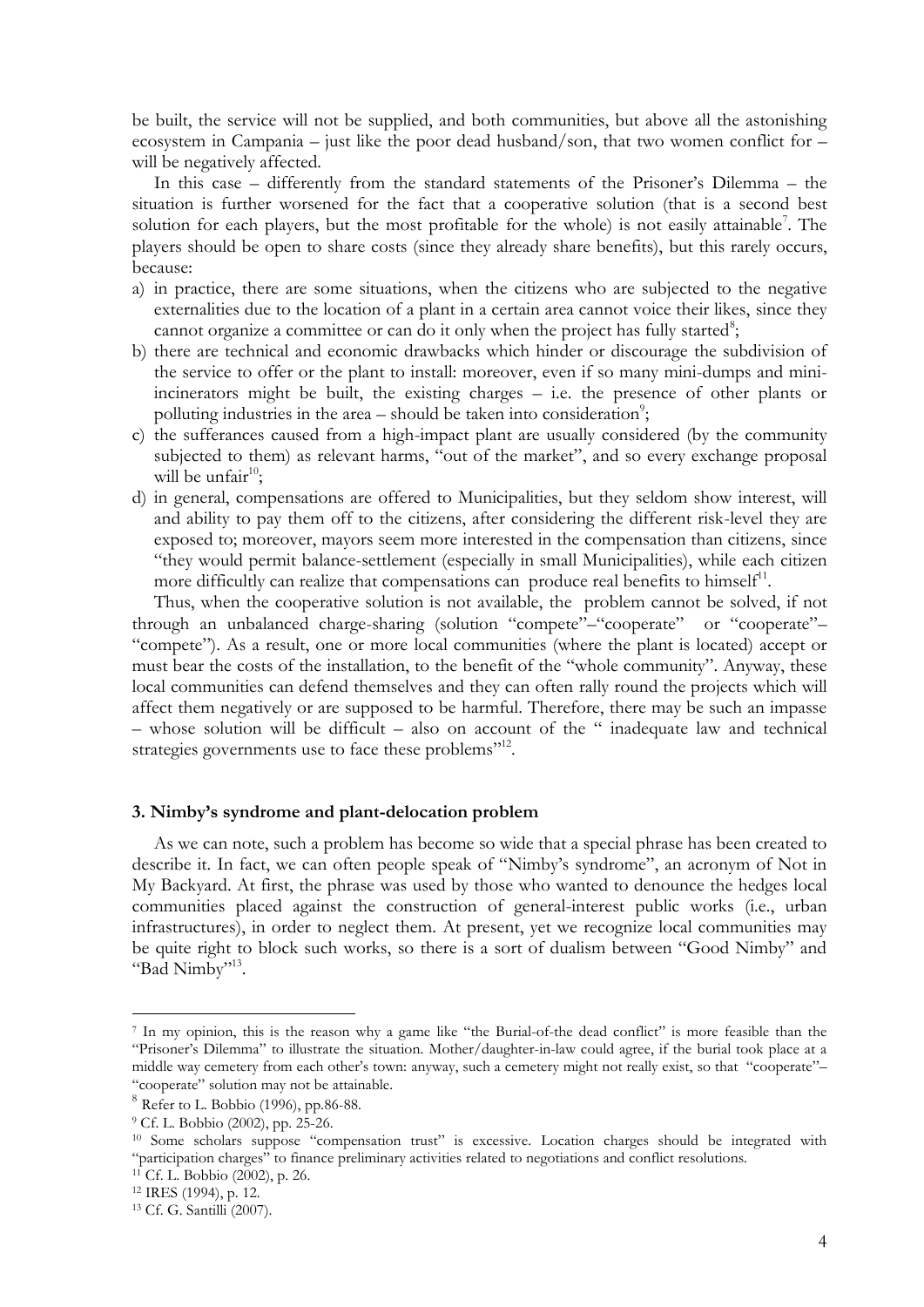The problem is always the same and follows this pattern: a general-interest public work (i.e., a toxic and noxious waste dump, an electric power plant or a thermoelectric power station) is hedged locally being hazardous to the environment, landscape and human health. The conflictual parties have two different points of view: the pro-side party includes the supporters of the public work (the organizing committee and its followers) indicated by the letter A, on the con-side, there are the antagonists (environmental groups and local community opposition groups) indicated by the letter B. The contest comes from the fact that the public work causes an inequal distribution of costs and benefits: collectivity's benefits (having a spread feature) are balanced from specific costs (having a concentrated feature) for the most directly involved community: the problem-solving activity – after a detailed costs and benefits analysis – will state whether the concerned public work should be delocated or not.

Assuming that we know the likes of the parties involved, there are two alternative hypothesis depending on the allocation of the ownwership: in the first hypothesis (I), the policy maker (or the enterprise authorized to build the public work) is fully entitled to choose the location, notwithstanding B's likes: in the second hypothesis (II), the opposing group B is entitled to veto its location in the area. The situation is synthetically illustrated in Table 2.

#### Table 2

As regards hypothesis I, the minimum sum group A asks to accept plant delocation is marked "−", the maximum sum group B will pay to this purpose is marked "+"; on the contrary, as regards hypothesis II, the maximum sum group A will pay to install the plant in the designed area is marked "+", while the minimum sum group B is supposed to ask, is marked  $($   $\cdot$   $\cdot$   $\cdot$   $\cdot$ 

As it has been showed<sup>14</sup>, if we influenced the groups' likes as far as the hypotheses just described, the situation proposed in Table 2 might realize. Moreover, in each case, "the advantages allocated to the situation opposed to the present one will be considerably lower than the damages caused from getting away from it"<sup>15</sup>.

The conflictual groups perceive the mentioned situation as a "zero-sum game" (a game in which what each party wins is exactly what the other party loses) and, since in these games a Nash equilibrium is also a limit point (that is to say, it solves a *minimax/maximin* problem), there are high probabilities to stay again in a situation similar to the one in Table 2, so that each *status quo* variation is systematically contested whatever it might be. It is a form of the old-standing and troubling "cake cutting" problem<sup>16</sup>, which implies a conflict between progressists and conservatives, the former want to change the situation, while the latter want to maintain it.

After such considerations, it is difficult to agree or at least to cooperate so that each party will get some advantages or fewer damages at least. To illustrate this fact, I will apply some typical principles and statements of Game Theory<sup>17</sup>.

#### **4. The Incinerator Game as a zero-sum and non-cooperative game**

Let us focus on the aforementioned bargaining approach. It is a zero-sum and noncooperative game, in which two local communities (X and Y) shall determine their "cake" (U) sharing. They can realize well that they shall cooperate to overcome mutual disagreement (D), but they may not realize or think this cannot happen since there are not practicable solutions, unless one of the two parties changes its behaviour. When mutual disagreement exceeds bargaining limit (i.e.,  $D \notin U$ ) – for example, bargaining requests are much greater than *status quo* – the chances of a right conclusion of the conflict lower greatly or fade away. Let us state why.

<sup>14</sup> See F. Pica (1987), p. 170-171.

<sup>15</sup> F. Pica (1987), p. 171.

<sup>&</sup>lt;sup>16</sup> A whole review on this subject can be found in J. Robertson, W. Webb (1998), J. Stewart (2006).

<sup>&</sup>lt;sup>17</sup> This refers to the specific science devoted to study strategically cross-related situations and feasible solutions. Refer to R. Gibbons (1992); G. Costa, P.A. Mori (1994); M. Osborne, A. Rubinstein (1994); G. Owen (1995); R.J. Aumann, S. Hart (1992, 1994, 2002); F. Colombo (2003).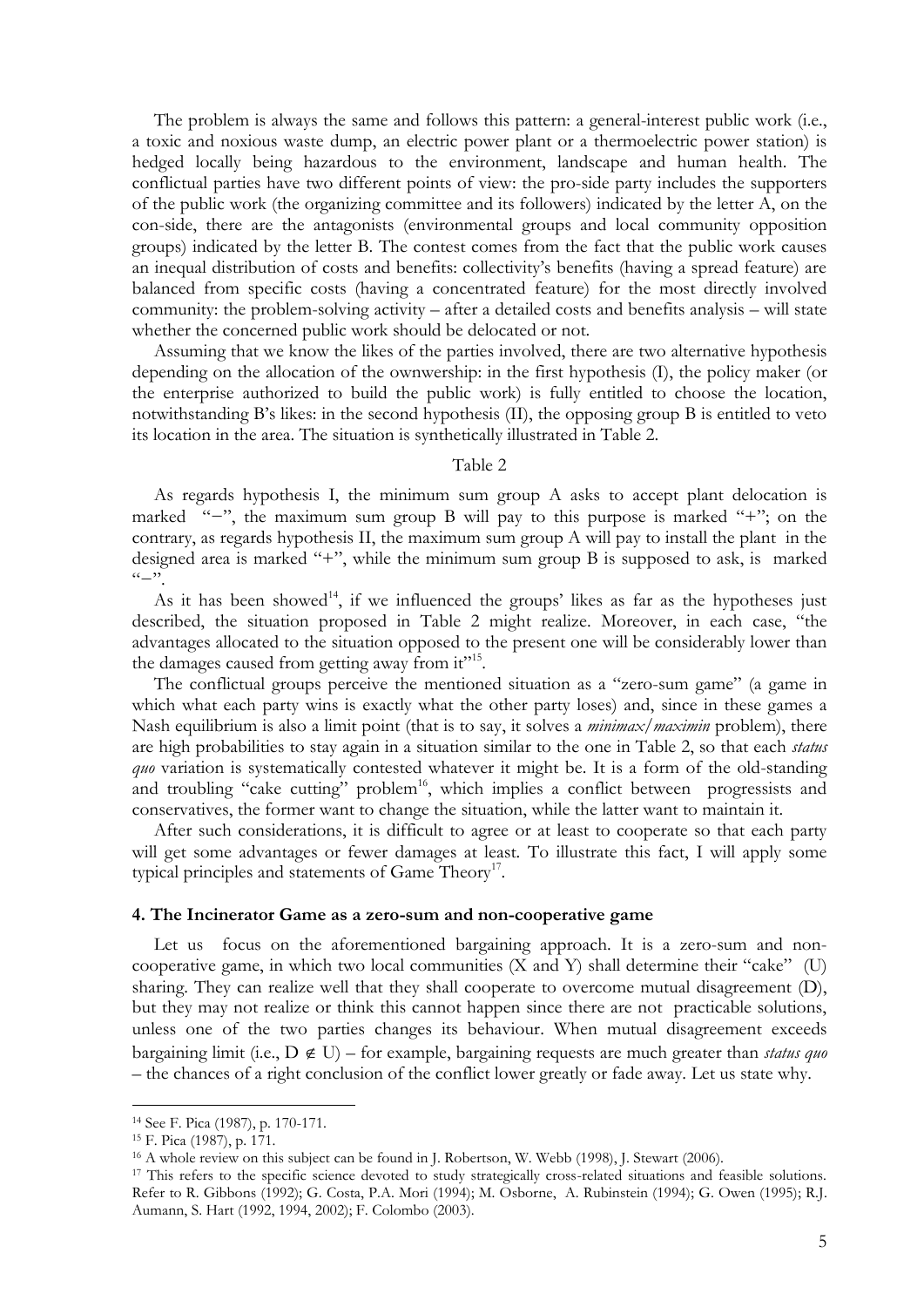We will illustrate the problem and its solutions through some examples.

*First example – Incinerator Game with Mutual Disagreement that Exceeds Bargaining Limit*: X asks Y for  $\epsilon$ 5M ( $u_x$  = 1) to have an incinerator being built in the designated area. Besides, X will not accept fewer than  $\epsilon$ 3M ( $d_x$  = 3). On his side, Y does not want to pay  $\epsilon$ 5M to the other party ( $u_y$ = 5), but his offer is €2M ( $p_Y$  = 2), since he wants to save €3M ( $d_Y = u_Y - p_Y = 5 - 2 = 3$ ).

Let us state the problem and draw a Cartesian coordinate system representing the game (see Figure 1). On the abscissa, we indicate X's sums and, on the ordinate, Y's sums.

# Figure 1

M is the maximum satisfaction point for both players, this is clearly impossible, since they cannot earn  $\epsilon$ 5M each (M  $\notin$  U). D(3,3) is the mutual disagreement point, the players will not negotiate on its left side and below it, since the point represents both players BATNA (Best Alternatives To a Negotiated Agreement)<sup>18</sup>.

The AB straight line stands for "bargaining limit", which represents all the possible sum sharing included from  $A(0,5)$ , where X earns nothing (since Y does not pay  $\epsilon$ 5M), and B(5,0), where X earns the  $\epsilon$ 5M paid by Y. This limit has a constant inclination (i.e., Marginal Substitution Rate, MSR), since it is a zero-sum game (in fact, what X earns is exactly what Y pays). Besides, X accepts each offer  $y(p^*)$  so that  $d_x \leq p_y^* \leq u_x$ .

OAB is the bargaining zone which includes all the possible negotiations. Outside this area, we can identify desirable solutions, i.e. D(3,3) and M(5,5), but unfeasible since they overcome the game-stake (i.e.  $3 + 3 = 6 > 5$ ).

DM is the path indicating both parties' wishes (the so-called "wish-path") which lies on an infinite straight line representing the players' whole possible exchange values. This straight line can be divided into three parts: beyond M(5,5) it indicates irrational values (or solutions), since payoffs exceed *max*( $u_X$ ,  $u_Y$ ); the segment EM indicates rational but unreal values, since payoffs exceed the real exchange border AB (in fact,  $EM - E \notin U$ ); at last AB indicates rational and real values, since payoffs do not exceed  $max(u_x, u_y)$ . This segment stands for the mentioned communities' needs engaged in a zero-sum bargaining game (DM inclination is constant; this means that what a party wins, the other one loses).

Since disagreement point  $D(3,3)$  is outside the bargaining area OAB:

- a) if the communities keep their demands firm, there will be no bargaining and the angular solution  $A(0,5)$  will occur;
- b) if X changes his demands and accepts the counterparty's offer  $(d_X^* = p_Y)$  bargaining will occur at  $C(2,3)$ ;
- c) if Y rises his the offer up to  $\epsilon$ 3M ( $p_Y^* = d_X$ ), bargaining will occur at  $u_i = (3,2)$  according to X's wishes;
- d) if Y offers whatever sum  $p_Y^* > d_X$ , X will accept it;
- e) if the communities cooperate  $(d_X * \langle d_X; d_Y * \langle d_Y \rangle)$ , bargaining will occur at  $E\left(\frac{3}{2}, \frac{3}{2}\right)$  $\left(\frac{5}{2},\frac{5}{2}\right)$ ſ 2 5 2  $E\left(\frac{5}{2},\frac{5}{2}\right)$ .

The solution of mutual equilibrium (E) is called "Kalai-Smorodinsky's Solution" and is represented from the intersection point between the straight line bearing DM and the border limit AB. Both communities compare the real bargaining possibilities with their mutual likes at this point. Anyway, the compromise does not satisfy the parties' interests  $(E$  is lower and more to the left than BATNA), except that one of them does not change behaviour, i.e. threaten to apply to a third party (judge or governmental authority). In this case, the threat might change payoff-distribution (U) so that  $D \notin U$ , thus cancelling the impasse situation.

<sup>18</sup> This concept was first utilized in R. Fischer, W. Ury, B. Patton (1981, 1991).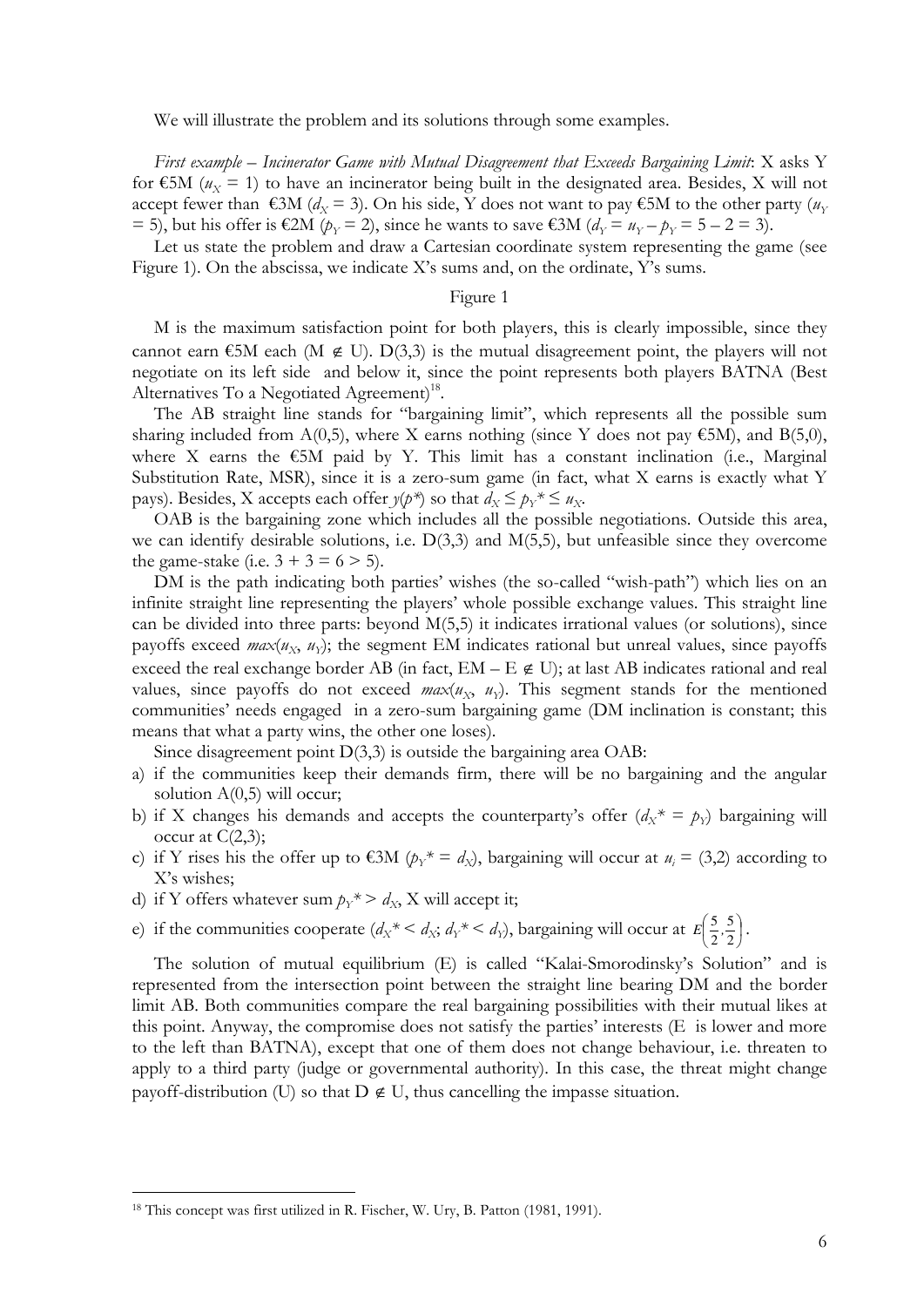Second example - The Incinerator Game with the Threat to Apply to a Judge: X can threaten<sup>19</sup> to apply to a judge so that he will decide how "to share the cake", thus following the hypothesis to demand  $\epsilon$ 12M to have the incinerator being built. Y knows that if he does not agree, he may have to pay much more: at least €8M, according to probability calculations. The threat to apply to the judge implies a greater risk and changes the initial situation, i.e. each parties' range of possibility, establishing new equilibrium solutions in  $E_1$  and  $E_2$  (Figure 2). The two parties must choose among  $E_0$ ,  $E_1$ ,  $E_2$ .

#### Figure 2

We must note that it is difficult to reach a mutually satisfactory solution even when BATNA is included in the bargaining area ( $D \in U$ ). Let us analyze why.

#### Figure 3

On the Cartesian coordinate system illustrating the game (*Incinerator game with BATNA Included in the Bargaining Area*, see Figures 3 and 4), there is a mutual disagreement point  $D(d_x, d_y)$ on its left and below it no negotiation is allowed.

 $A(0, x^*)$  is X's demand, fully paid by Y and, viceversa,  $B(y^*, 0)$  is Y's demand fully paid by X. The segment AB stands for the bargaining limit, which includes the set U of real solutions (even if sub-optimal, since they do not share the whole sum) and indicates the set of optimal solutions all over its length. The projections of the points A and B indicate the point  $M \notin U$  of maximum general satisfaction, which allocates unreal outcomes, even if both players like them.

DM is the path indicating the possible agreements that can satisfy X's and Y's wishes.

#### Figure 4

The bargaining parties know their mutual disagreement (D) and start gradual improvement of bargaining outcomes. In fact, they reduce their bargaining area from OAB to the area limited from the triangle  $DA$ <sub>D</sub> $B$ <sub>D</sub>, whose catheti are the orthogonal projections of the point D on the segment AB and whose hypothenuse is the track  $A<sub>D</sub>B<sub>D</sub>$  on the segment AB. Thus, X realizes he cannot demand more than  $x(B_D)$  and, at the same time, Y realizes he cannot demand more than  $y(A_D)$ : if X could get  $x^* > x(B_D)$ , moving to the right and to the bottom on the segment AB, Y should accept a quantity  $y^* < y(B_D)$ , i.e.  $y^* < y(d_Y)$ , thus Y should accept a proposal which is not included within his disagreement limit (*d<sup>Y</sup>* ); for the same reason, X will not accept a proposal allocating him a quantity  $x^* \le x(A_D)$ , i.e.  $x^* \le d_x$ , for the demand  $y^* \ge y(A_D)$ .

Once the two limits  $(A_D \text{ and } B_D)$  have been stated, we shall set the maximum satisfaction point as a function of mutual demands,  $M_D \notin U$ , which allocates both parties lower outcomes than those corresponding to the general maximum satisfaction point  $(M_D < M)$ .

 $E_0$  is Kalai-Smorodinsy's Solution, indicated from the intersection of the bargaining limit AB with the wish-path DM.

 $E_1$  is Kalai-Smorodinsky's Solution with  $M_D$  average maximum satisfaction point, instead of M.

 $E_2$  is the solution obtained by comparing  $M_D$  and M. The segment  $MM_D$  also represents a wish-path and, more exactly, the path which indicates X's and Y's wishes.

Once these solutions have been stated, the bargaining area is further restricted to the segment  $E_0E_2$  on the limit  $AB^{20}$ .

<sup>19</sup> As regards threatening in negotiation games, see J.F. Nash (1953), pp.128-140. "Threatening is a common negotiating weapon. Threatening is really fundamental to the theory illustrated here. The game solution indicated not only the utility deriving from each player's negotiation, but also suggests the player which threaten he should utilize in the course of negotiation."

<sup>&</sup>lt;sup>20</sup> For further developments about the outcome improvement process in negotiating games, see O.D. Rossi (2007c).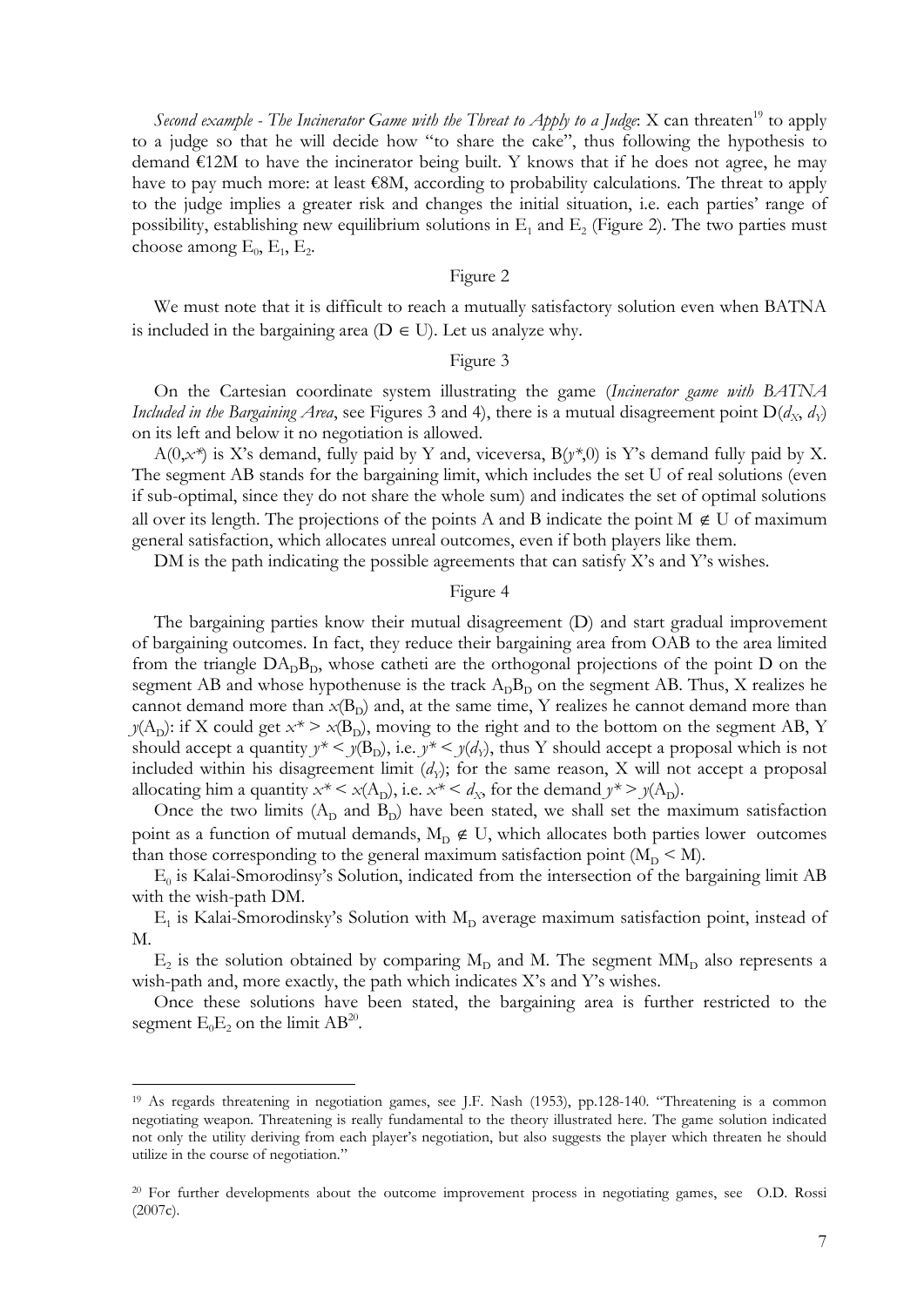#### **5. The Incinerator Game as positive-sum game**

As just explained, only after long dealing rounds the parties can reach an agreement. But, after an improvement process, we can be sure that the final outcome may satisfy both parties. This may be true even in the case of BATNA included within the bargaining area. In fact, the parties perceive this situation as a zero-sum game, starting from the assumption that they can share only limited gains, i.e. a sort of fixed cake sharing – and thus what one party wins, the other one loses.

On the contrary, they do not deal with a zero-sum game, but a "not-zero-sum game" or "a positive-sum game" and the conventional bargaining approach (i.e. "distributive approach") does not let the parties change the conflictual situation so as to achieve a mutual gain (this idea is at the basis of a new and efficient bargaining approach, called " integrative approach" or "mutual gains approach", that aims to recognize and value the conflict generating differences more than to neglect them). As a result, win-lose solution is not the usual outcome of a conflict; all the parties can win<sup>21</sup>, if the situations are best exploited, i.e. aiming to increase "the cake to share" so that each party can have a bigger cake-share, and not simply to share it $^{22}$ .

The efficacy of the mutual gains approach with reference to environmental problems is well explained in the following extract from a well-known work by László Méró:

"Not-zero-sum games are also called mixed expectations games. In such games, one party can both win or lose what the other loses or wins, but there might be losses or gains which the parties could both exploit or neglect only through cooperation. Global and individual expectations are mixed. Environment protection is a mixed expectations game.

On one side, the polluting party expects to spend the least for de-polluting operations, since they do not produce an immediate gain, on the other side the community expects environment protection"<sup>23</sup>.

The cases, in which the parties can increase an agreement outcome before sharing it, are so many that some recent Game Theory textbook focus on the "need of a global innovative theory which takes into account such interesting situations"<sup>24</sup>.

You can formally represent the strategy that is the key to this new approach to trading through a simple chart based on the model of bargaining J.F. Nash<sup>25</sup>.

#### Figure 5

The bargaining limit is represented from the curve AB which can be called "Pareto's Border", since each point on it indicates situations in which one of the parties wins without the other one loses. D(*dX*,*d<sup>Y</sup>* ), as just noted (see par. 4) represents both parties mutual disagreement point and the mutual BATNA crossover, on the left and below which the parties will not negotiate. Anyway, this does not mean the parties are not supposed to search an outcome which may be higher or similar to their own BATNA.

In this situation, Y prefers the solutions approaching F, while X prefers agreements approaching G. E, i.e. Kalai-Smorodinsky's Solution, represents both parties' favourite outcomes with respect to D: the more the parties move towards it, the more mutual gains they can get.

#### **6. To negotiate or to partake? This is the problem!**

Integrative approach, as illustrated (parr. 4 and 5) works well in zero-sum game conflict types, or highly conflictual disputes. Most of these situations can be defined as *structurally*

<sup>21</sup> Such solutions, called "win-win", have been also studied on a mathematical side by S.J. Brooms and A.D. Taylor (1999).

<sup>&</sup>lt;sup>22</sup> This does not only mean the players may gain the same sum. The fact that they are satisfied with the negotiated outcome grants the agreement stability and long-lasting (See M. Bartolomeo, R. Lewanski, 2005, pp.110-120).

<sup>23</sup> L. Méró (1996), p. 138.

<sup>24</sup> R. Lucchetti, S. Tijs (2003), p. 30.

<sup>25</sup> Refer to J.F. Nash (1953), p. 128-140.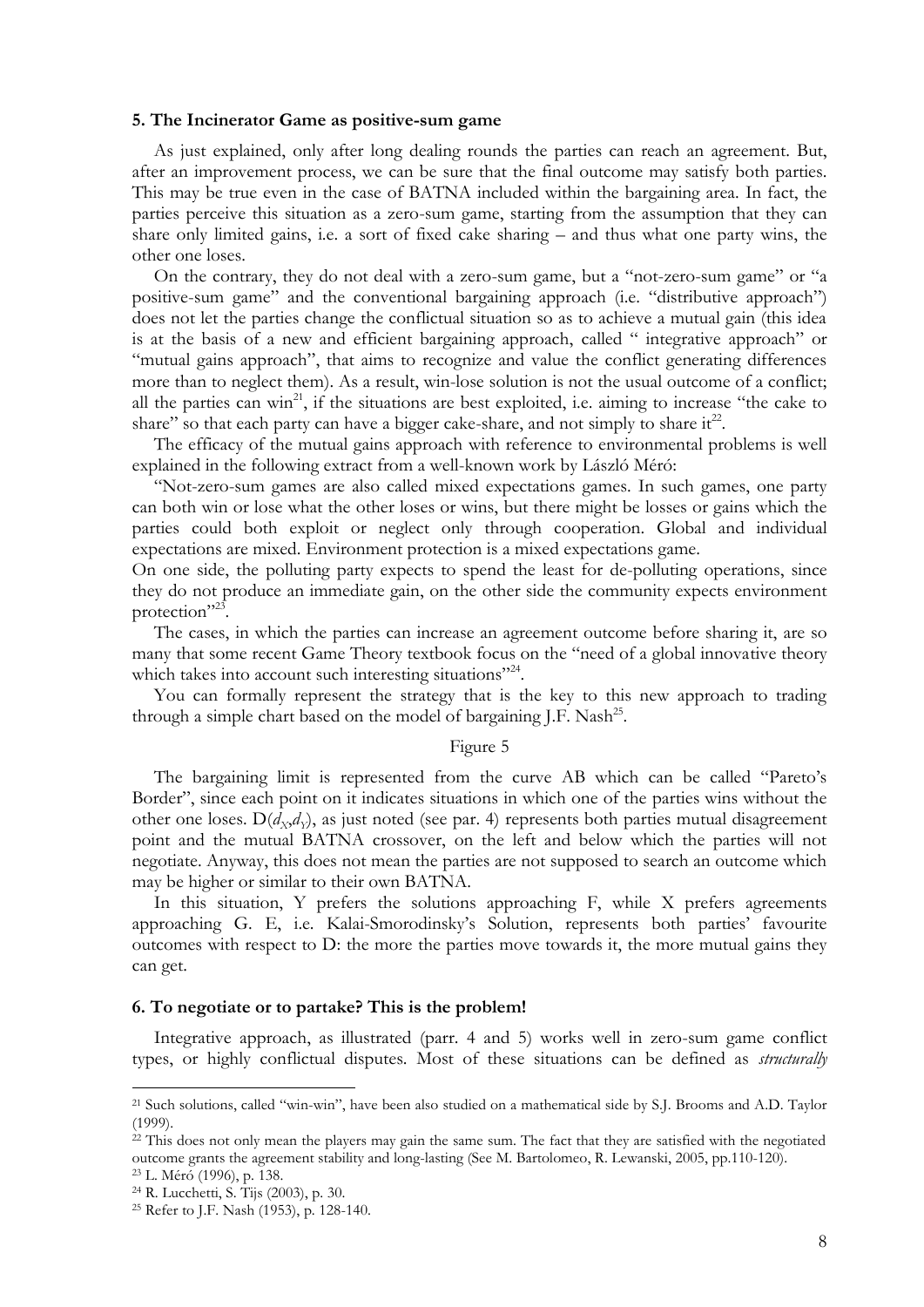integrative ones, but may become distributive situations because of a wrong assessment (an over-assessment of the conflict) by the parties.

An example (first proposed by R. Fischer, W. Ury and B. Patton) may be used to understand easily the case concerned: "Two children quarrel for an orange. At the end the two agree and split the fruit 50/50. The girl eats the pulp and throws the peel away, the boy takes the peel to make a cake and throws the pulp away"<sup>26</sup>.

By analyzing carefully this dealing, we can note that:

- 1) the dealing object is one (the orange);
- 2) the parties' self-interaction leads to an agreement (the orange is halved);
- 3) the parties' satisfaction degree is exactly the same;
- 4) the agreement achieved is "satisfying" but not "optimal"<sup>27</sup>.

By assessing the parties' real outcomes, we can note that they are not interested in the whole orange. In fact, the girl wanted to keep the pulp, while the boy wanted to utilize the whole peel to make a cake. Thus, if the parties had been less selfish and had openly stated their demands or better examined the other one's demands, they both would have improved the agreement outcome and maximized their expectations.

We can summarize that most situations in which the object of the conflict is one resource, as previously explained, are "only seemingly distributive", since the competitors' expectations could easily converge or concern some parts or different aspects of the same resource. This would seem to depend on both parties' assessment error: these would tend to overestimate the conflict, while – by an easy cognitive effort – they could picture the situation better and change it into a not-zero-sum game, following the suggestions of the supporters of the integrative approach: starting a bargaining process would let them realize their mutual expectations and they might exploit these differences to find mutual advantages<sup>28</sup>.

Obviously, bargaining approach is not "the feasible solution for the whole situations"<sup>29</sup>. There are some situations (see par. 2) where the diseconomies caused from a high-impact location are perceived (by the communities suffering them) as not-measureable damages, "out of the market"; in such cases, any each bargaining proposal is considered to be unfair. Thus, there is no "bargaining zone".

Let us illustrate the situation graphically. Let us use A to indicate the supporter of the plant and B to indicate the opposed party. Let us assume that B owns the property rights and can veto the plant location in the area.

A will pay  $\epsilon$ 6M to purchase the property rights. This means he expects to pay from 0 to 6 and he will compete so as to spend the least possible sum (i.e., a sum from  $\epsilon$ 6M to  $\epsilon$ 0M). His position is called "minimizing agent", or "minimizer", since he tends to lower price.

B expects to accept A's offer starting from a minimum level of  $E2M$ , and will tend to agree on 2M or more, trying to get the most of it. His position is called "maximizing agent", or "maximizer", since he tends to maximize the selling price.

# Figure 6

With reference to the drawing (see Figure 6), we can clearly note the presence of a bargaining zone overlapping the parties' expectations.

On the bargaining process, the alternative parties' stakes (B demands  $\epsilon$ 8M, A offers 2; then B demands  $\epsilon$ 7M and A offers 3 and so on) might drive to an agreement on an average sum of €4M (demand-offer equilibrium).

<sup>26</sup> R. Fischer, W. Ury, B. Patton (1981, 1991).

<sup>27</sup> R. Fischer, W. Ury, B. Patton note that, "defining the objectives and devising a solution, might have been an optimal conflict solution: she would have the whole pulp, he the whole peel".

<sup>28</sup> Cf. H. Raiffa (1982); R. Fischer, W. Ury (1983).

 $29$  As regards this aspects, refer to L. Bobbio (1996), pp. 86-90.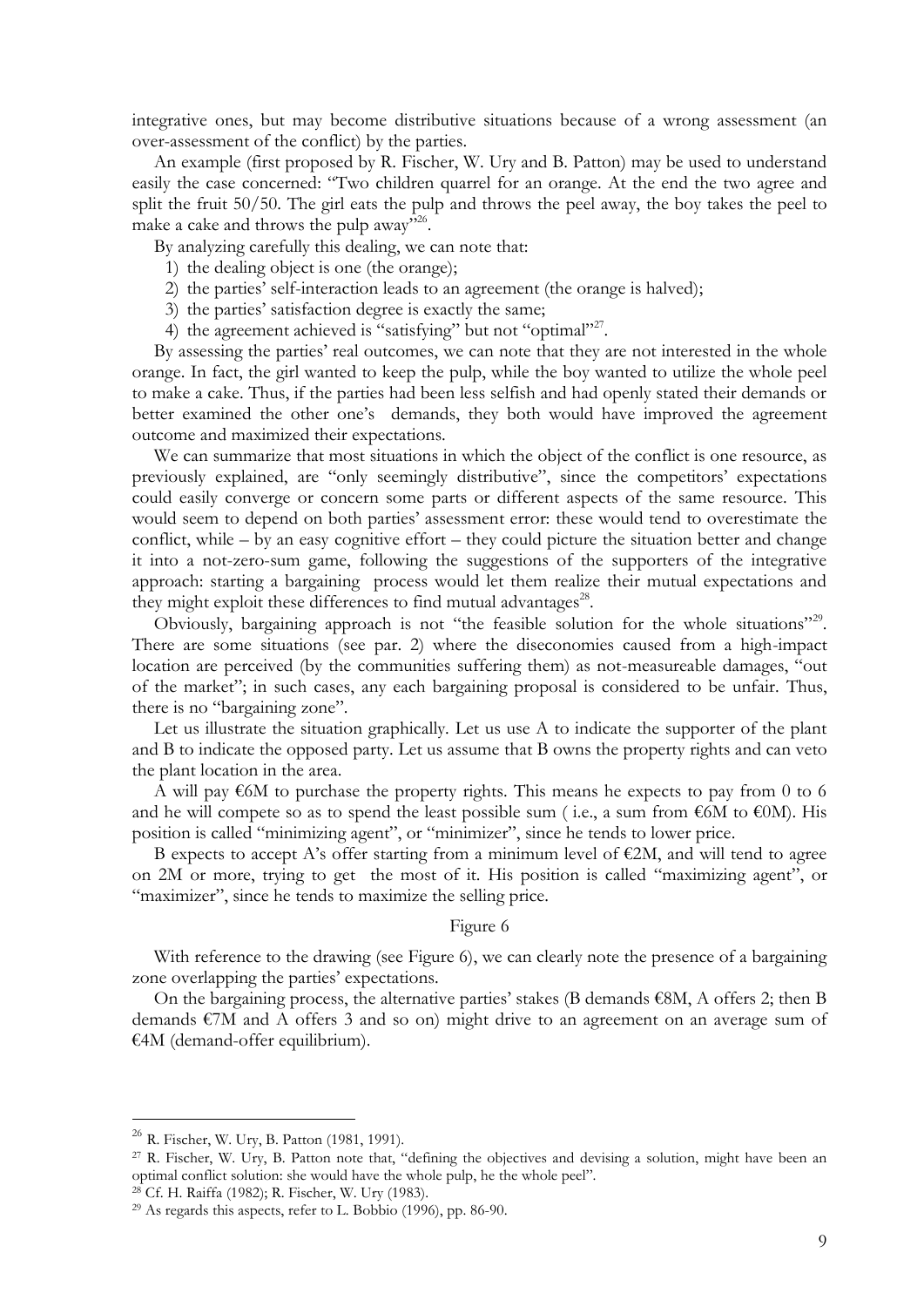But, the parties' expectations might not overlap, thus there would not exist any bargaining zone (see Figure 7). If B considered his sacrifice unmeasureable or expected more than €4M and A would not pay more than 3, there would be an impasse.

#### Figure 7

The impasse could be overcome, as assumed in the preface (par. 1), by means of a careful analysis of decision-taking processes (regarding both political and administrative sphere) and of public bodies decision-taking problems in Italy. International experiences and failure causes as well as planning difficulties in Italy suggest that these problems should be faced by an innovative approach that aims to improve decision-taking processes and to incentivate partaking processes. Thus, such sciences as Evolutionary Game Theory<sup>30</sup> and Cognitive Economics<sup>31</sup> together with Economic Science, Political Science and Law, can be utilized to understand whether and how the outcomes of public politics may be improved. For this purpose, I will utilize schemes, principles and assumptions taken from the game theory.

#### **7. Incinerator Game as Ultimatum Game and the "Fate Cross-Check"**

Let us consider the game scheme in Figure 8. It is clearly a variation of the well-known Ultimatum Game, a highly successful game<sup>32</sup> in economic studies which lets us describe the previous impasse situation (refer to par. 6 and Figure 7) in a different way.

#### Figure 8

The game, purposedly defined " Incinerator Game as Ultimatum Game", regards two conventional communities conflicting on the location of a high-impact plant: on one side, the supporting party is indicated by the letter A, on the opposite one the antagonist party is indicated by the letter B. Let us suppose that B owns the property rights and can veto the plant location. A owns a big amount of money (N) –  $\epsilon$ 100M as everybody knows –supplied by its national government to establish the plant and offer the counterparty (B) a compensation  $c > 0$ , in case of positive agreement. A is supposed to do a sharing proposal, stating the amount to keep (from 1 to 99, since we suppose 1M is the smallest value of currency value), while B can accept A's offer, thus purchasing also the benefits from service supply (plus the compensation sum  $N - c$ ), or reject it, since it is unfair. In this second case, the service will not be supplied and the community will be damaged. After this round, the game ends (one-shot game).

The idea of future rationality implies that, stating the offer, A tends to anticipate B's behaviour to every value of c: hypothetically, if B expects only an amount whatsoever (for example, since it will settle the municipality balance), we can note that this community will accept any offer corresponding to c, since it wants to gain any possible amount. A realizes B will accept any offer and, since its payoff is decreasing at level c, it will offer the smallest possible amount, i.e.  $\epsilon$ 1M. Backward induced solution (Nash's perfect equilibrium in sub-games) requires, thus, that A offers €1M and B accepts the offer.

<sup>30</sup> This type of survey rose in the 70s in Evolutionary Biology and differs from the "classic" game theory, since it suggests to study the dynamics of strategy change more than the characteristics of equilibrium situations. Further developments are found in E. Van Damme (1994), pp. 847-858; J. Weibull (1995); F. Vega Redondo (1996); L. Samuelson (1998); S. Faccipieri (2003); R. Festa (2007), pp. 148-181.

<sup>&</sup>lt;sup>31</sup> This branch of Economics wants "to enhance the explanatory power of economics basing on more realistic cognitive basis, so that – utilizing procedural aspects and individual decisions in economics – we might arrange new and useful theoretical approaches, better anticipations and more efficient economic policy choices (see M.Motterlini, F. Guala, 2005, p. 26). Further developments are found in C. Camerun, G. Loewenstein (2003), M. Motterlini (2003), pp. 107-115; A. Rustichini (2005), pp. 201-202.

<sup>&</sup>lt;sup>32</sup> It gives the opportunity to illustrate the so-called "Backward Induction Paradoxes", i.e. those situations where a difference exists between the common concept of rationality and the technical one used in game theory. Among the most outstanding studies about Ultimatum Game, see W. Guth, R. Tietz (1990), pp. 417-449.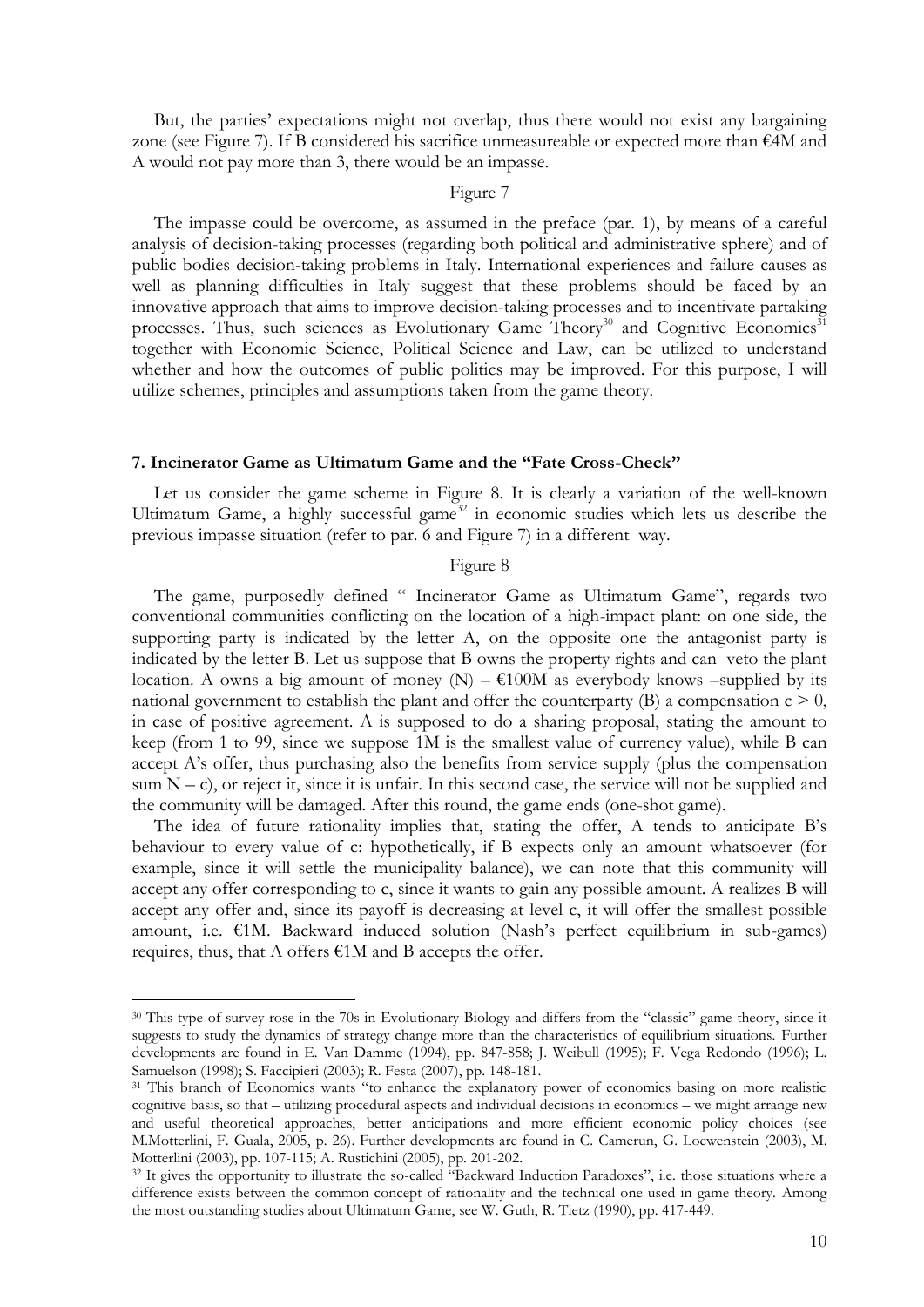Anyway, some scholars have illustrated experimentally that, in case A keeps more than 70 % N, the probability B will accept the offer is very low. In particular, modal offer is 50 %, the average offer is a little lower and offers lower than 30% are often rejected. The outcome depends both on the offer amount and on the cake size. In fact, B tends to reject offers with a very low value of c, while the minimal value to accept the offer increases as much as the value of N. It seems that B tends to punish A, also to his great disadvantage, when he perceives the offer is "too selfish" and "deeply unfair".

As stated by some scholars<sup>33</sup>, this does not mean that such outcomes are different from Game Theory anticipations, but simply that B's expectations are not limited to money or economic interests, but include some other factors (i.e. aspects of equity, justice, compensation) or values (such as personal reputation, safeguard of man's rights, human dignity, respect for the environment) which B tends to regard much more important.

This is the reason why bargaining process is often hard in the cases of high-impact location. In fact, if B is not interested in the amount of money received and perceives the externalities the plant produces as health or life-quality risks or as an environmental risk, there will not be any worth compensation. Moreover, we can state that "compensation expectations are excessive" and it might be more useful to speak of "partaking sacrifices" more than "location sacrifices", that is to say it would be better to speak of resources aimed not only to finance the plant establishment, but all the strategies preliminary to parties' interaction and conflict resolution<sup>34</sup>. Such strategies allow the parties' dialogue and information transfer and could favour change of expectations and behaviours, so that they would cooperate and look for long-lasting and satisfactory agreements. This conclusion is surely more reliable when facing environmentprotection problems. The following principles from L. Méró's work can be applied in these cases:

- 1) in the course of our life, our fate often interacts with other individuals' one, even if we all go on realizing our own wishes;
- 2) in the case of "Fate Cross-Check", the lack of knowledge may hider co-operation;
- 3) not-co-operative games may be turned into co-operative situations, on the condition that the parties communicate and try to know each other's wants and expectations.

Let us analyze the following extract from L. Méró's work:

"Fate Cross-Check is a classic experimental situation in social psychology. Two individuals – or players – are sitting in two different rooms. They neither can see each other communicate in any way. They have two push-buttons in front of them, L/left and R/right. Neither of them knows their function but, whenever they hear a shrill sound, they must press one of the push-buttons. The shrill sound is followed from aloud sound, after which the result is announced: each player will get a reward or a punishment. The reward may be an amount of money and the punishment a heavy sound, a light electric shock, or simply nothing.

The real procedure of the game is that the players send rewards or punishments to one another. Pressing R, one player will send the other one a reward, while pressing L he is allocating a punishment. But, neither of them knows the rules of the game. The problem is to state if it is possible cooperation enhancement, that is whether the parties can attain such cooperation as to exchange rewards only.

The players can suppose the existence of a relationship between push-button and reward/punishment, but they do not really know the right procedure. In some experiments, the players do not even know the existence of another player, in some other ones they only know there is another person who is in a similar situation in another room.

Neither of the players can understand the game rules, since neither of them has got the peculiar information, i.e. they do not know if the other player wins or loses. Each players can only state that, after pressing a push-button, he will get a reward or a punishment.

<sup>33</sup> See, for example, F. Colombo (2003), pp. 193-198, F. Petrone (2007), p. 7.

<sup>34</sup> Cf. M. Bartolomeo (2007).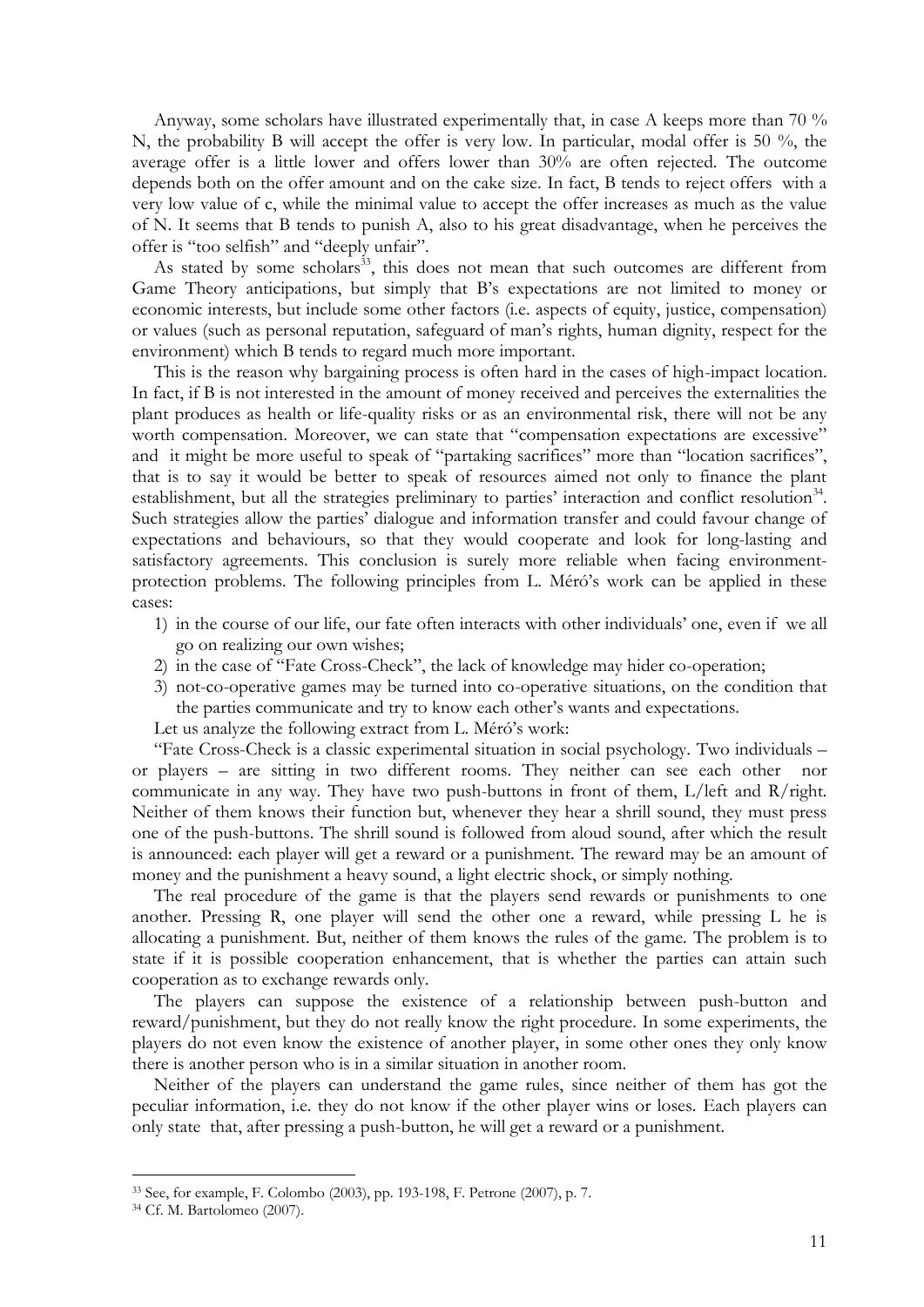The game is not fully cooperative. Each player his expectations and outcomes only, thus he does not care whether to send rewards or punishments, he only expects to get rewards. Anyway, to send punishments and get rewards is not a feasible improvement of the game, since it never occurs practically. We can win only if we can teach the other player what we want, i.e. if we can start some form of co-operation, so as to start a mutual reward exchange. Such experiments will determine a pure cooperative development approach.

There are many variations of this game, and being very skilled, we can hope to understand the general rules of cooperation"<sup>35</sup>.

# **8. Final considerations and proposals for an innovative interpreting model**

By considering what previously analyzed (particularly, at the end of par.7), we can state that the key to manage high-impact location problems (in general, as regards environmental conflicts) is to study the "rules" which the famous Hungarian psychologist and mathematician referred to, that is to say the processes that incentivate, or simply facilitate cooperation. Such processes are fundamental to build up a new theory of public decisions, as well as the Periodic Table of Elements was to Chemistry and the so called Simmetry Atlas was to Mathematics and Physics.

I would like the reader to follow an experiment through which we can realize the difficulty of this work. The experiment has taken the form of a reality in a famous TV programme and it is based on the well-known ultimatum game. In particular, I refer to the show Unan1mous (Unanimous) first broadcast in the USA in March 2006 and later in Italy, Spain and the UK.

The game, which the experiment was based on, is the following. Nine people enter a bunker where they will have to stay until they decide unanimously who the rich jackpot is to be awarded. They are isolated from the world outside and they had never met before entering the bunker. The programme schedule is uncertain: it might end after the first part, if they reach unanimity, or it might last 5 weeks. The game ends when the nine individuals reach unanimity about who will be the jackpot payee, receiving eight votes (anonymously expressed) by the other players. If one of the players decided to leave the game voluntarily, the jackpot would be reduced by one-third.

Neither nomination nor proxy vote is admitted. Before achieving unanimity, the nine players go on voting, but on voting-breaks, they can interact and discuss on social and political themes. They can canvass, make pacts and also tell lies about their life: charity promises are forbidden. TV-cameras the bunker-life continuously, each player has his own room and there is a mealcatering service. If voting is not unanymous, some penalties are imposed (i.e. jackpot steady lowers) in order to keep the players under pressure and have them to choose an unanymous solution. Someone can be temporarily eliminated: he cannot longer compete for the final victory, but goes on living in the bunker and voting. If an unanymous agreement is not achieved within the pre-fixed period (five weeks), the jackpot will not be awarded.

As we can see, it is a not-merely cooperative game with the purpose to check whether among an interactive group of individuals can be enhanced or not any form of cooperation meant to achieve mutual goals or values, such as equity and justice (we can suppose the existence of a deliberative act and the function of public debate to change the individuals' original tastes so that they can achieve a final agreement which binds the whole community).

This experiment should illustrate how to start or incentivate cooperation as well as to achieve the best efficiency in decisional processes, especially as regards "inclusive strategies", that is to say the ones involving the subjects interested in the final decision (careful readers will have noted, in fact, that the eliminated player can no longer win the jackpot, but still goes on voting). Anyway, it is not an easy behaviour "to reject limitations of our own points of view and accept

<sup>35</sup> L. Méró (1996), pp. 142-143.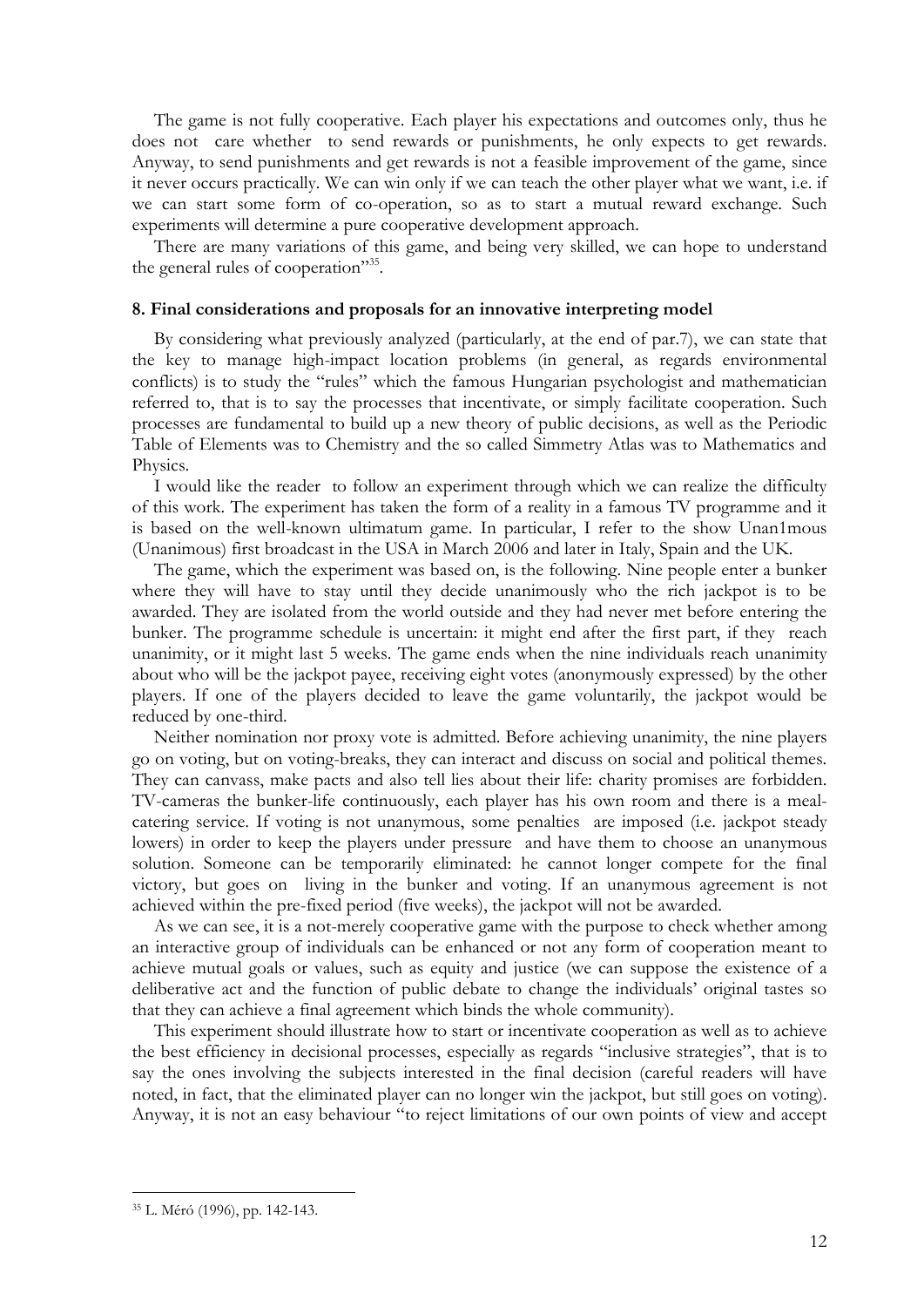the qualities of decisional processes<sup>356</sup>. In these cases, we are supposed to resolve the parties' communication and cooperation problem; such a problem can no longer be faced by means of conventional theoretical approaches, which often neglect that most decisional problems (and the participants/players) are neither perfectly rational nor completely illogical. It is not sufficient to plan approaches including the outcomes of the participation of citizens, enterprises, or other pressure groups<sup>37</sup> more or less involved in these procedures in order to set up a right reconstruction, but we shall consider them as "moderately intelligent processes performed by players who know what they want", but who cannot figure the situation clearly, they mistake, change their own expectations, do not want to get the same goals"<sup>38</sup>. We shall change the conventional economic point of view in order to assume:

- 1) agents who are bound from various forms of limited rationality and are satisfied with the least possible outcome, i.e. the first satisfactory solution;
- 2) an internal theory of expectations related to deliberative processes;
- 3) communication as a strategic activity intended to influence the agents' original expectations;
- 4) decisional processes where the individuals can learn through the outcomes of their actions and experiences, i.e. "learning paths" or "adaptation paths" in which a continuous balancing process between goals and means is realized;
- 5) social rules ,costumes, behavioural and cultural growth are important aspects to explain collective and individual acts;
- 6) innovative notions such as "Evolutionary Stable Strategies"39;
- 7) new survey techniques such as " Replicators' Dynamic Techniques"<sup>40</sup> (40)

The mentioned operation is extremely necessary, if we consider the experimental results (see Table 3) have indirectly confirmed the inefficacy of the current theoretical models, in particular the suggestions supported by deliberative democrats, i.e. those who support the improving abilities of discussion and deliberation. The nine game-players, even achieving unanimity three times on four, only once could get such a high sum to change one player's life style. Therefore, we shall conclude that those who study public-decision processes, at present cannot explain the mechanisms which incentivate or facilitate cooperation and that dialogue and deliberation cannot yet be considered exact sciences, but a "world in-progress"<sup>41</sup>, a world to explore and create with the help of Evolutionary Game Theory and Cognitive Economics.

<sup>&</sup>lt;sup>36</sup> The supporter of deliberative democracy attribute this function to discussion and deliberation. See D. Held (2006), pp. 410-411.

<sup>&</sup>lt;sup>37</sup> Pressure groups also must include criminal organizations. The last Italian Home Affairs Ministry issue on DIA results and investigations, points out that criminal organizations are eagerly interested in waste disposal cycle and they supply waste disposal enterprises with both capital and technical means. Some criminal groups try to manage the waste disposal cycle by running abusive dumps and harmful garbage collection management (see Home Affairs Ministry, 2008, p.163-164, and T. Pittelli, 2008, p. 17).

<sup>38</sup> L. Bobbio (1996), p. 24.

<sup>39</sup> Concerning Game Theory, the notion of ESS (Evolutionarily Stable Strategies) has allowed to find out the conditions which make Nash equilibrium face the challenge of other strategies. ESS is a strategy which cannot be improved, if most of the citizens use it. In fact, nobody will find it more useful to replace this strategy with any another one.

This concept was stated by J.M. Smith, Biology professor at Sussex University, who applied it to Biology. The concept rose from evolutionary biology theory, then applied to any other case implying some form of interaction. It represents both an equilibrium and a stability condition, since any variation is balanced from a mechanism of natural selection (cf. J.M. Smith, 1997).

<sup>40</sup> The term replicator was first used by the English zoologist Dawkins (R. Dawkins, 1976), who associates this term with gene. The scientist thought the gene should be considered as a replicator, i.e. a living unity able to evolve through successive living stages.

In Dynamic Game Theory, replicator is related to strategies. These are copied without errors, they "replicate" in the context of the situation. Their life will depend on their fitness degree (the ability of a genotype to reproduce itself). Thus, replicators' success will depend on advantages/disadvantages resulting from interactive strategies the players use.

<sup>41</sup> Refer to R. Lewanski (2007), pp.743-754.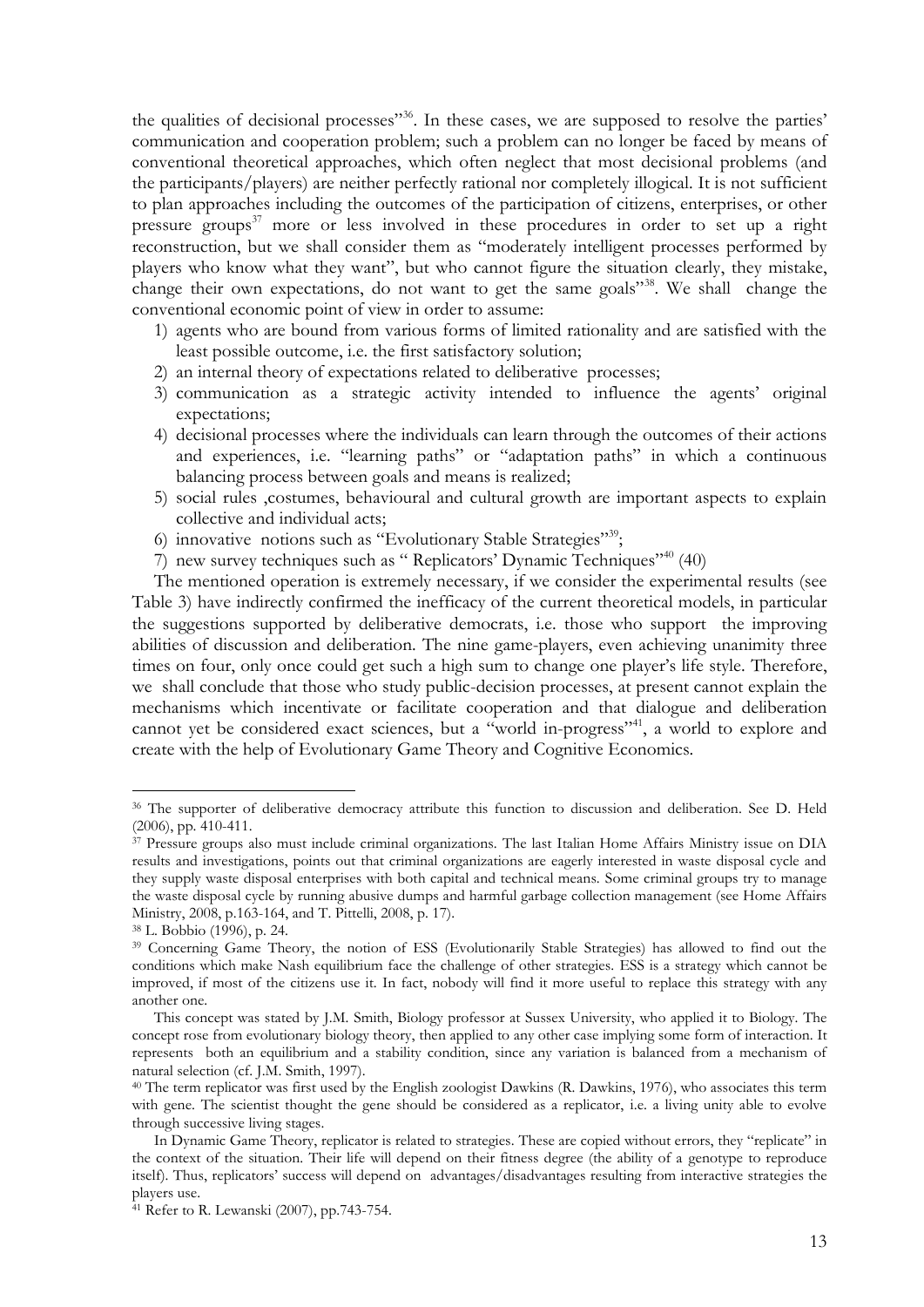#### **9. References**

- Aumann R.J., Hart S. (1992, 1994, 2002), *Handbook of Game Theory*, Elsevier Science Publisher, Amsterdam.
- Bartolomeo M. (2007), *La localizzazione dei terminali di rigassificazione: le compensazioni sono davvero la panacea?*, "Lavoce.info", 9 February.
- Bartolomeo M., Lewanski R. (2005), *Approcci negoziali per l'ambiente e lo sviluppo sostenibile*, in G. Borgarello, F. Falcinelli (2005), *Condividere mondi possibili. Formazione, management di rete e sviluppo sostenibile*, Perugia, Umbria Region, pp. 110-120.
- Bobbio L. (2002), *Smaltimento dei rifiuti e democrazia deliberativa*, Working Paper n. 1, Department of Political Studies, Turin.
- Bobbio L. (1996), *La democrazia non abita a Gordio. Studio sui processi decisionali politico-amministrativi*, FrancoAngeli, Milan.
- Brams S.J., Taylor A.D. (1999), *The Win-Win solution*, W.W. Norton & C, New York.
- Camerer C., Loewenstein G. (2003), *Behavioral Economics: Past, Present, Future*, in C. Camerer, G. Loewenstein, M. Rabin (2003), *Advances in Behavioral Economics*, Princeton University Press, Princeton, NJ.
- Colombo F. (2003), *Introduzione alla teoria dei giochi*, Carocci, Rome.
- Costa G., Mori P.A. (1994), *Introduzione alla teoria dei giochi* , il Mulino, Bologna.
- Dawkins R. (1976), *The Selfish Gene*, Oxford University Press; translated in Italian by G. Corte e A. Serra (1992), *Il gene egoista, la parte immortale di ogni essere vivente*, Mondadori, Milan.
- Faccipieri S. (2003), *Teoria evolutiva dei giochi*, Cedam, Padova.
- Festa R. (2007), *Teoria dei giochi ed evoluzione delle norme morali*, "Etica & Politica", vol. IX, n. 2, pp. 148-181.
- Fischer R., Ury W., Patton B. (1981, 1991), *Getting to Yes. Negotiating Agreement without Giving in*, Houghton Mifflin Books, Boston, translated in Italian by A. Gobbio, a cura di (2005), *L'arte del negoziato. Per chi vuole ottenere il meglio in una trattativa ed evitare lo scontro*, Corbaccio, Milan.
- Fischer R., Ury W. (1982), *Getting to Yes. Negotiating Agreement Without Giving In*, Penguin Book, New York.
- Giannone C. (2008), *Napoli e le scelte pubbliche: spunti per un modello interpretativo*, "Rivista dei tributi locali", year XXVIII, n. 3, May-June.
- Gibbons R. (1992), *A Primer in Game Theory*, Harvester, translated in Italian by L. Brighi (1994), *Teoria dei Giochi*, il Mulino, Bologna.
- Güth W., Tietz R. (1990), *Ultimatum bargaiging behavior: A survey and comparison of experi-mental results*, "Journal of Economic Psychology", n. 11, pp. 417-449.
- Held D. (2006), *Models of Democracy*, Cambridge, Polity Press, translated in Italian by L. Verzichelli (2007), *Modelli di democrazia*, il Mulino, Bologna, pp. 410-411.
- IRES (1994), *Di questo accordo lieto. Sulla risoluzione negoziale dei conflitti ambientali*, Rosenberg & Sellier, Turin.
- Lewanski R. (2007), *La democrazia deliberativa. Nuovi orizzonti per la politica*, "Aggiornamenti sociali", vol. 58, n. 12, December, pp. 743-754.
- Lucchetti R., Tijs S. (2003), *La teoria dei giochi*, "Lettera Matematica PRISTEM", 48, Milano, Centro Eleusi-Università L. Bocconi, Springer-Verlag Italy, 2003, pp. 27-35.
- Maynard Smith J. (1997), *Evolution and the Theory of Games*, Cambridge University Press.
- Mérő L. (1996), *Mindenki másképp egyforma*, translated in Italian by E. Ioli (2000), *Calcoli mora-li. Teoria dei giochi, logica e fragilità umana*, Ed. Dedalo, Bari, 2000.
- Ministero dell'Interno (2008), *Relazione semestrale del Ministero dell'Interno al Parlamento sull'attività e sui risultati conseguiti dalla Direzione Investigativa Antimafia*, second half-year 2007.
- Motterlini M. (2003), *Note epistemologiche e mitologiche sulla relazione tra economia e psicolo-gia*, "Sistemi Intelligenti", vol. XV, n. 1, pp. 107-115.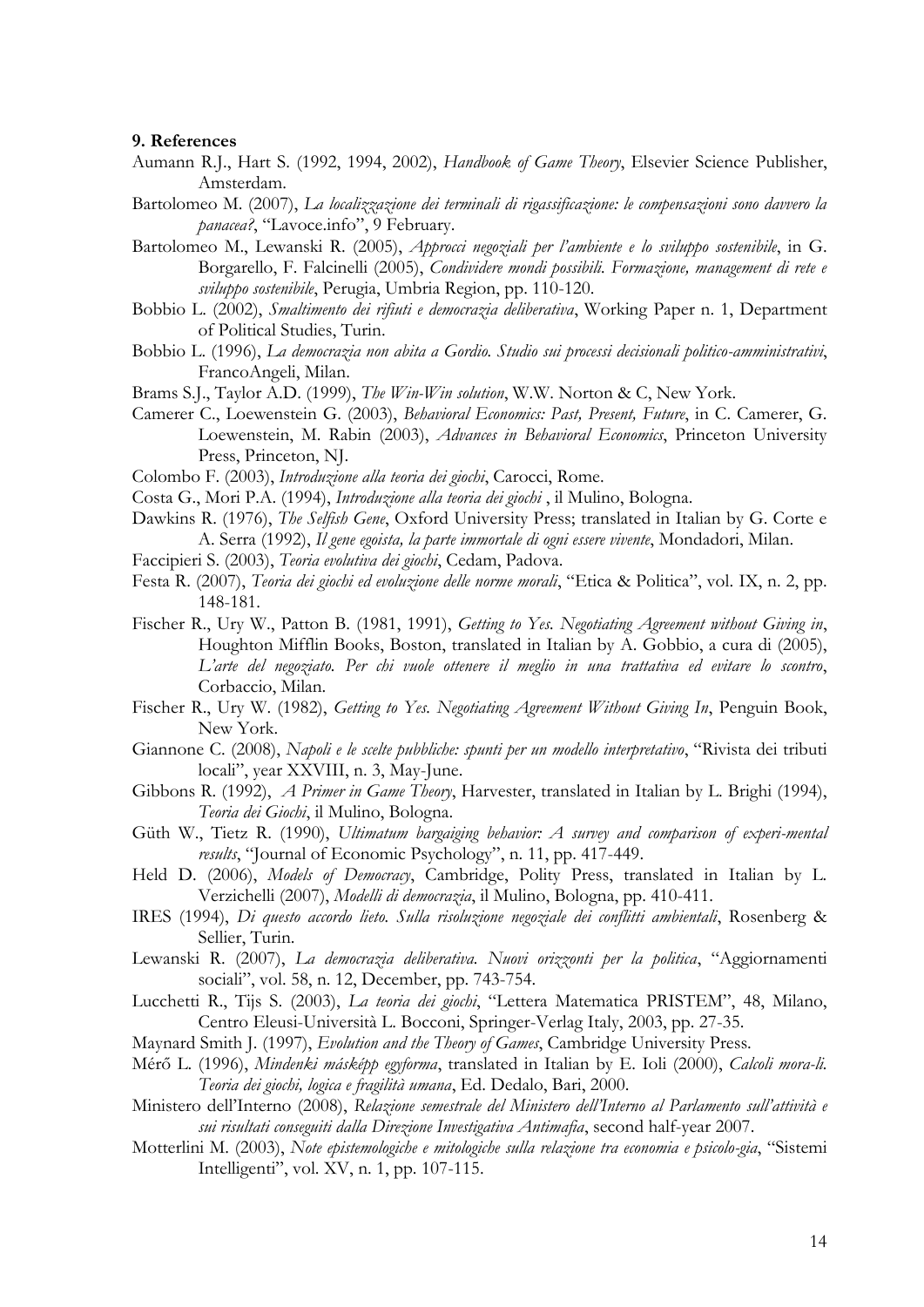- Motterlini M., Guala F. (2005), *Psicologia ed esperimenti in economia*, in M. Motterlini, F. Guala (2005), *Economia cognitiva e sperimentale*, Egea, Milan.
- Nash J.F. (1953), *Two person cooperative games*, "Econometrica", n. 21, pp. 128-140.
- Osborne M., Rubinstein A. (1994), *A course in Game Theory*, MIT Press, Cambridge, Mass..
- Owen G. (1995), *Game Theory*, III edition, Academic Press, New York.
- Patrone F. (2007), *Raffinamenti dell'equilibrio di Nash, equilibri perfetti nei sottogiochi (SPE) ed altro*, downloaded from website: www.diptem.unige.it/patrone/default.htm, p. 7.
- Pica F. (1987), *Economia pubblica*, UTET, Torino.
- Pittelli T. (2008), *L'imprenditore anti-racket piega Cosa Nostra*, "Italia Oggi", 2 October 2008, p. 17.
- Raiffa H. (1982), *The Art and Science of Negotiation*, Harvard University Press, Cambridge, Mass..
- Robertson J., Webb W. (1998), *Cake Cutting Algorithms*, Peters, Natick, Mass..
- Rossi O.D. (2007a), *Teoria dei giochi, microeconomia e sequestro di persona*, Aracne, Rome.
- Rossi O.D. (2007b), *Importanza del rischio nella contrattazione*, downloaded from website: www.xos.it.
- Rossi O.D. (2007c), *Affinamento dei risultati di negoziazione: aggressività e modestia*, downloaded from website: www.xos.it.
- Rustichini A. (2005), *Neuroeconomics: Present and Future*, "Games and Economic Behavior", n. 52, pp. 201-212.
- Samuelson L. (1998), *Evolutionary Games and Equilibrium Selection*, The MIT Press, Cam-bridge, Mass..
- Santilli G. (2007), *Quando il nemico si chiama Nimby*, "il Sole 24 Ore", 2 March.
- Schelling T.C. (1960, 1980), *The Strategy of Conflict*, Harvard University, Cambridge e London, translated in Italian by Michele Alacevich e M. Galletto (2006), *La strategia del conflitto,* Milan, Mondadori.
- Stewart I. (2006), *How to Cut a Cake and Other Mathematical Conundrums*, Oxford University Press, Oxford, translated in Italian by A. Tissoni (2008), *Come tagliare una torta e altri rompicapi matematici*, Einaudi, Turin.
- Van Damme E. (1994), *Evolutionary game theory*, "European Economic Review", vol. 38, pp. 847- 858.
- Vega Redondo F. (1996), *Evolution, Games and Economic Behavior*, Oxford University Press, Oxford.
- Weibull J. (1995), *Evolutionary Game Theory*, The MIT Press, Cambridge, Mass..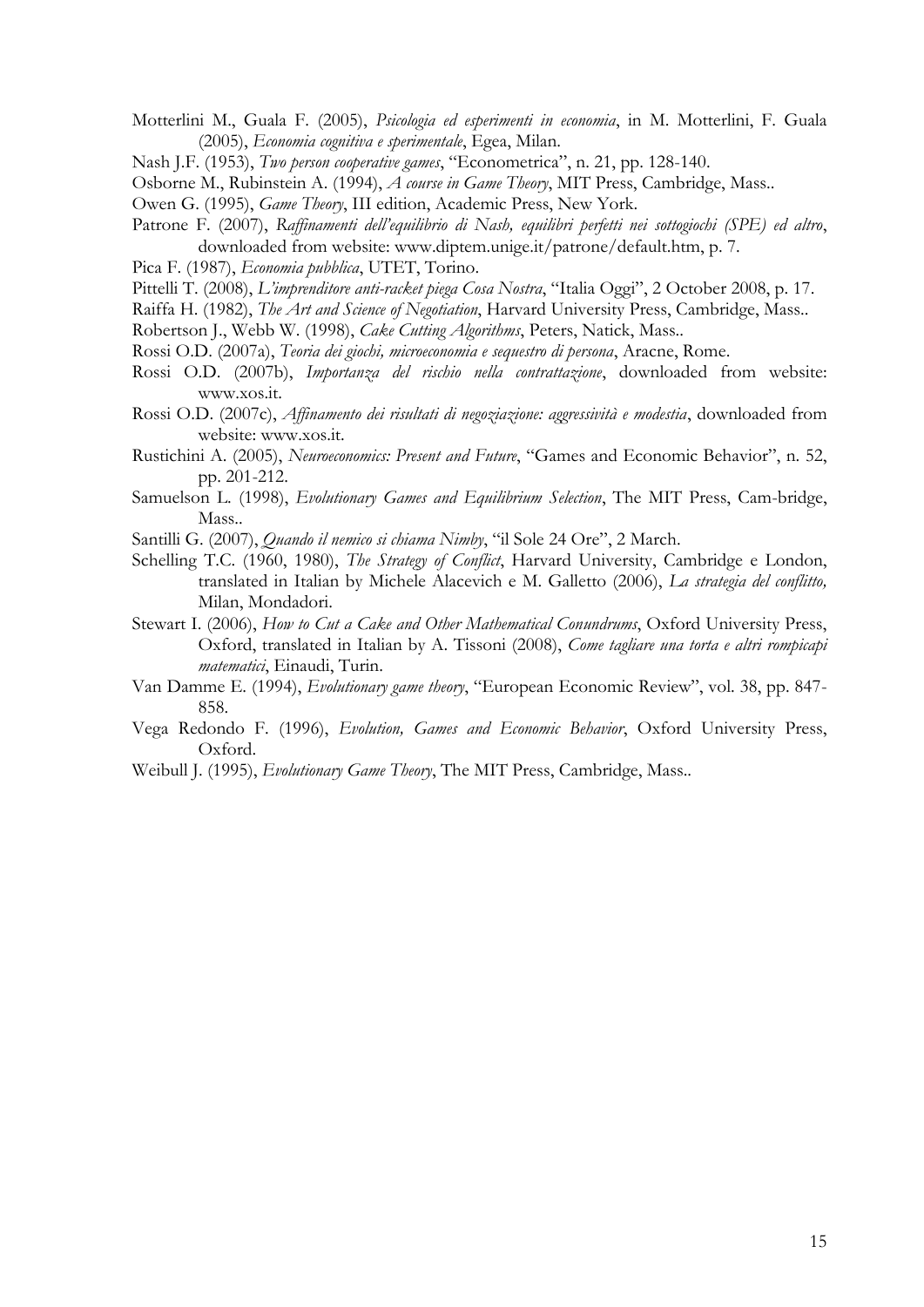# **Table 1**

*The Burial-of-the-dead Conflict Game (or Incinerator Game)* 

|   |                 | Cooperates | <b>Competes</b> |
|---|-----------------|------------|-----------------|
| М | Cooperates      | $-3, -3$   | $-6, -0$        |
|   | <b>Competes</b> | - 0, - 6   | $-5, -5$        |

| Table 2                                                       |
|---------------------------------------------------------------|
| Application of costs-benefits analysis to delocation problems |

|                      | <b>Group A</b> | <b>Group B</b> | <b>Difference</b> |
|----------------------|----------------|----------------|-------------------|
| <b>Hypothesis I</b>  | $-200$         | +80            | $-120$            |
| <b>Hypothesis II</b> | $+120$         | $-180$         | $-60$             |



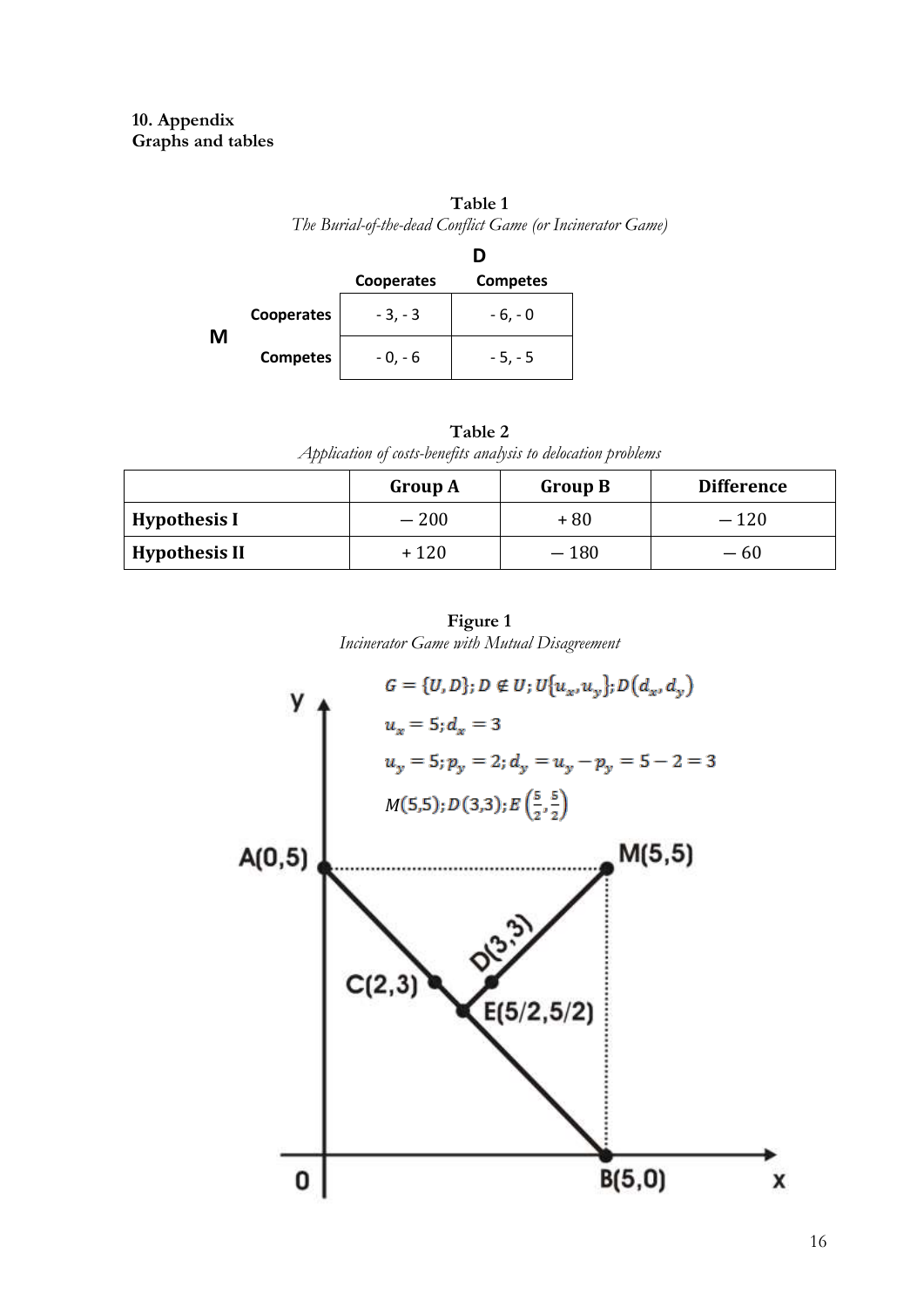

**Figure 2**  *Incinerator Game with Threat to Apply to a Judge* 

- I = starting situation that take into account the risk
- II = threatened situation
- III = situation in which the threat is realized

$$
G = \{U, D\}; D \notin U; U\{u_x, u_y\}; D(d_x, d_y)
$$
\n
$$
\int u_x = 8; d_x = 3
$$
\n
$$
u_y = 8; p_y = 2; d_y = u_y - p_y = 8 - 2 = 6
$$
\n
$$
M_0(8,8); D(3,6); E\left(\frac{16}{7}, \frac{40}{7}\right)
$$
\n
$$
\int u_x = 12; d_x = 3
$$
\n
$$
u_y = 12; p_y = 2; d_y = u_y - p_y = 8 - 2 = 6 \neq 12 - 2 = 10,
$$
\n
$$
H: \text{because } u_x = 12 \text{ it is only a threat}
$$
\n
$$
M_0(8,8), \text{ because } u_x = 12 \text{ it is only a threat}
$$
\n
$$
D(3,6); E_1\left(\frac{36}{7}, \frac{48}{7}\right)
$$
\n
$$
III: M_1(12,12); E\left(\frac{24}{5}, \frac{36}{5}\right)
$$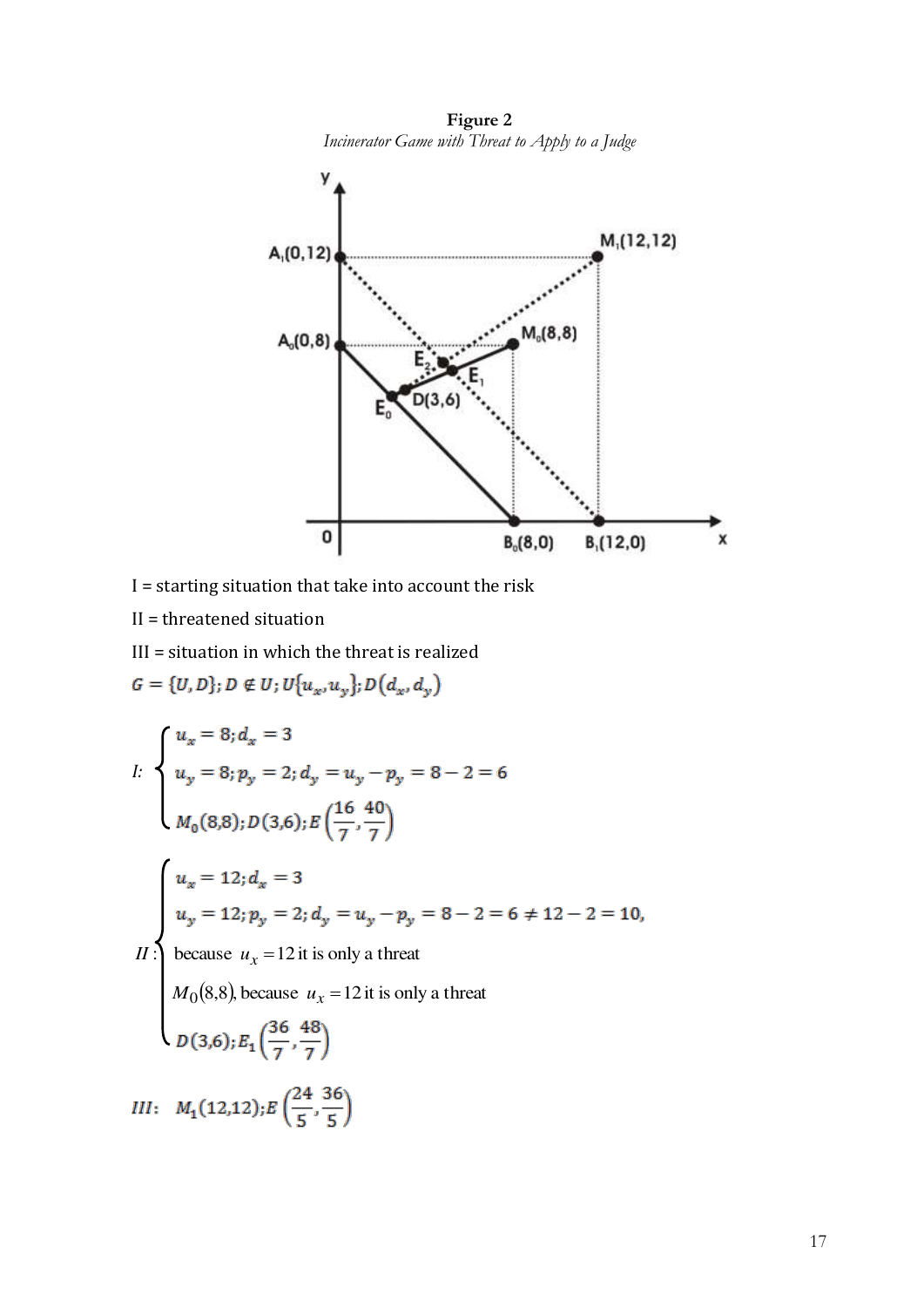**Figure 3**  *Incinerator Game with BATNA Included in the Bargaining Area: starting situation* 



**Figure 4**  *Incinerator Game with BATNA Included in the Bargaining Area: gradual improvement process of bargaining outcomes* 

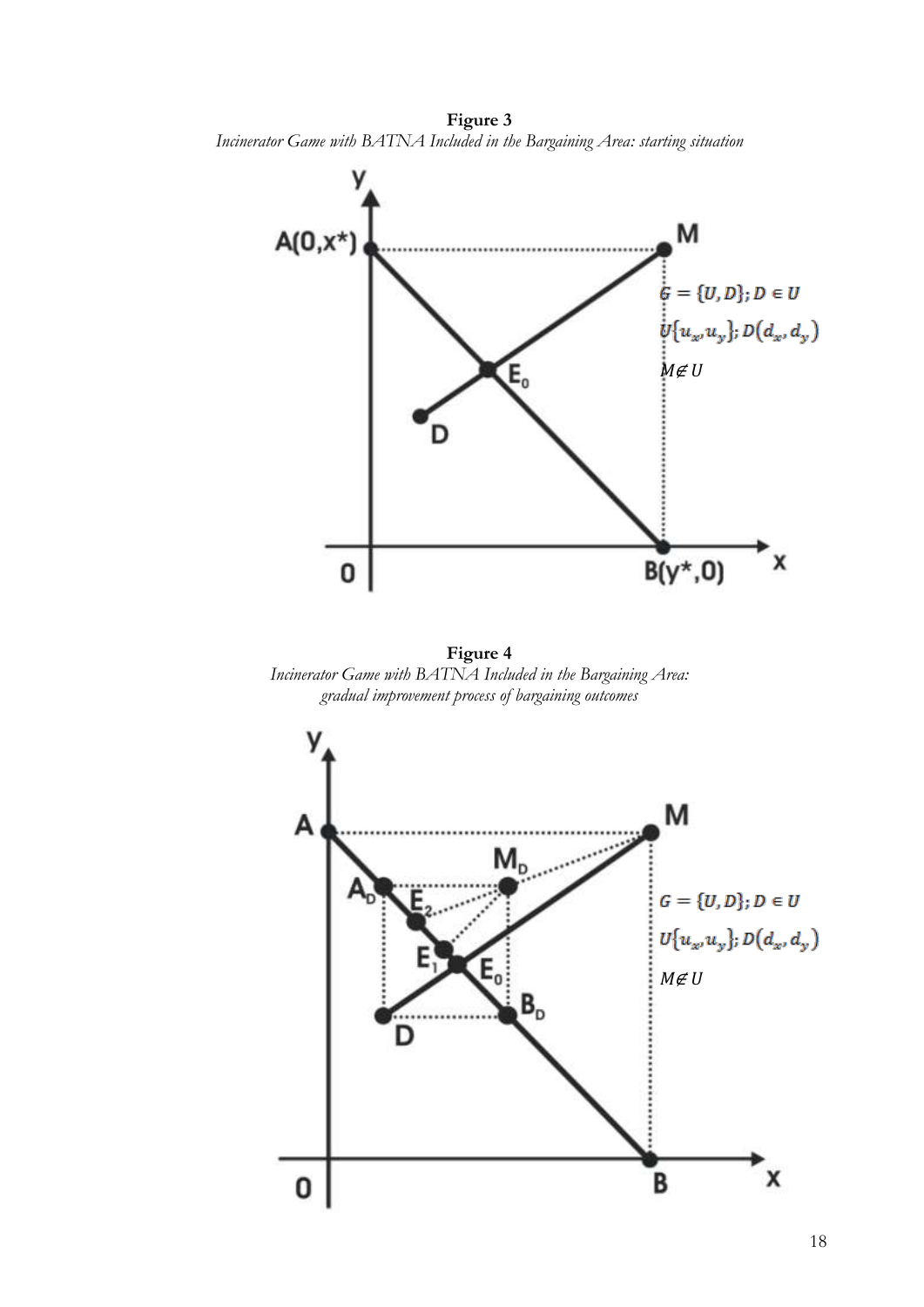**Figure 5**  *Two players, positive-sum game: an integrative approach* 



**Figure 6**  *Negotiation in presence of a Bargaining Zone* 

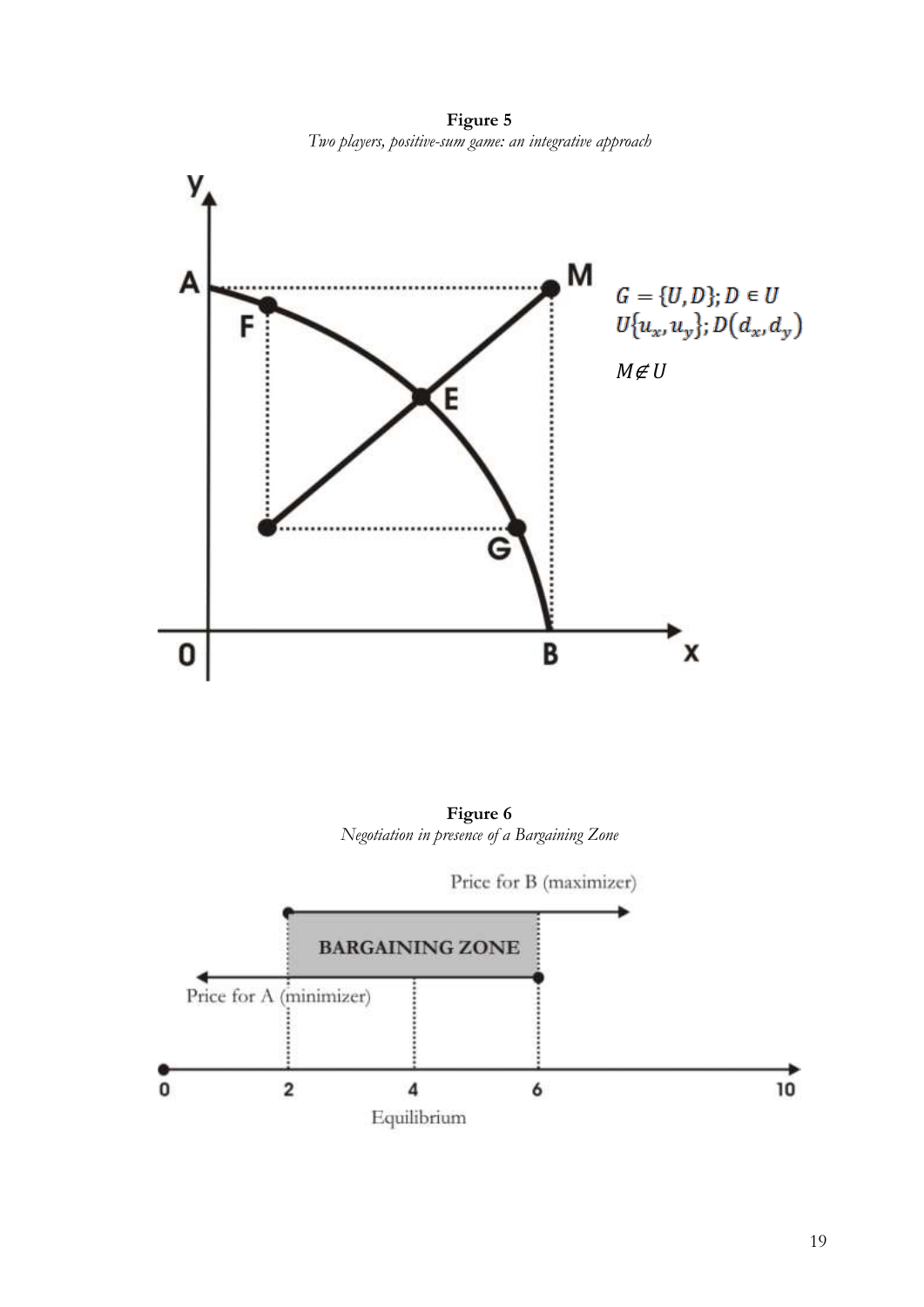**Figure 7**  *Negotiation in absence of a Bargaining Zone* 



**Figure 8**  *Incinerator Game as Ultimatum Game* 

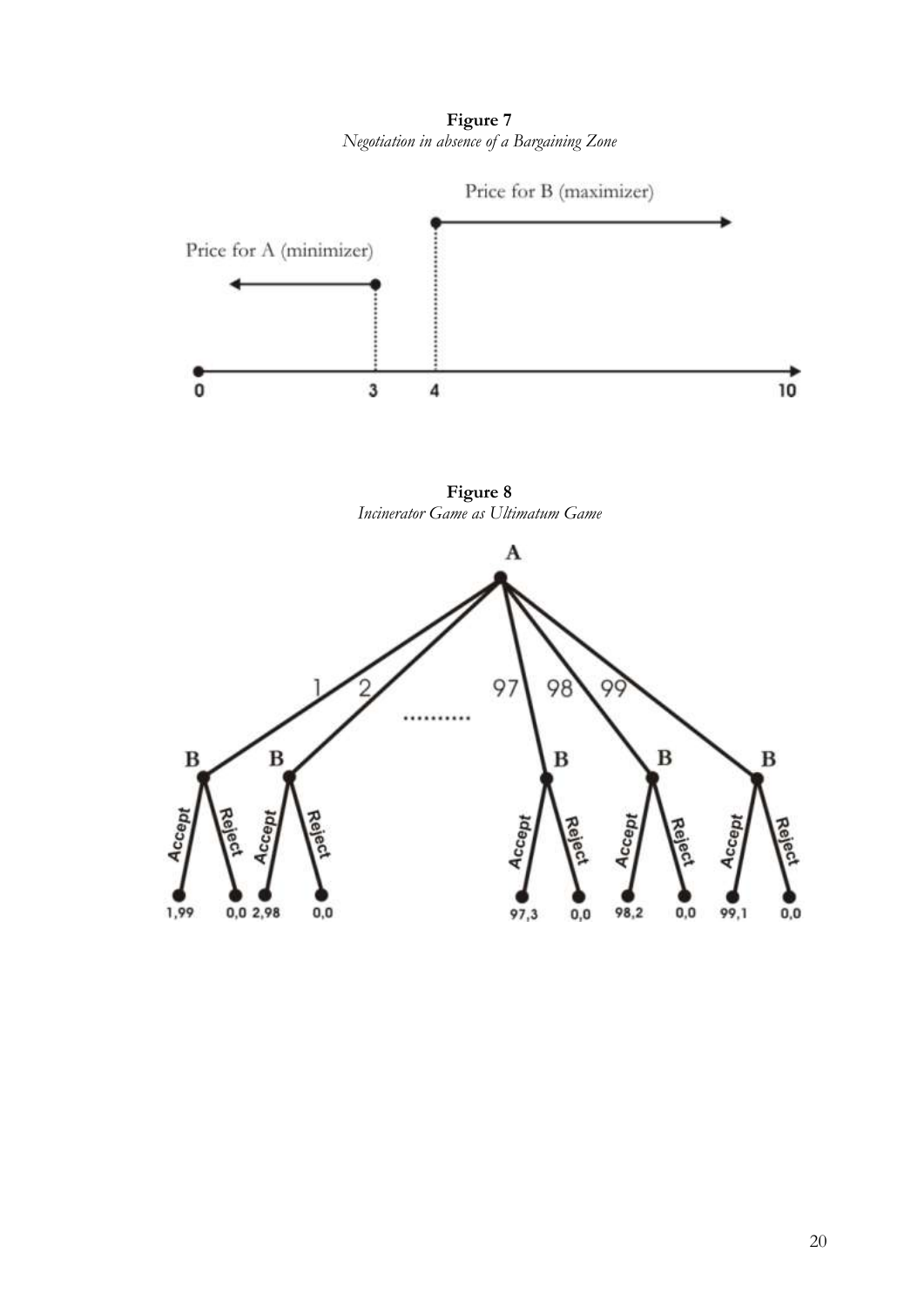| 1. Adam (poker player)                         | Fox<br>Jeselle Hicks |
|------------------------------------------------|----------------------|
|                                                |                      |
|                                                |                      |
|                                                | Outcast              |
| 2. Jameson (human resources manager)           | Active               |
| 3. Jamie (choreographer)                       | Left                 |
| 4. Jonathan (real estate agent)                | Active               |
| 5. Kelly (minister)                            | Left                 |
| 6. Richard (writer, temp worker)               | Active               |
| 7. Steve (truck driver)                        | Outcast              |
| 8. Tarah (handbag designer)                    | Winner               |
| 9. Vanessa (teacher)                           | Outcast              |
|                                                | $$1.5$ million       |
| 22/03/2006-10/05/2006<br>Original run: 49 days |                      |
|                                                |                      |

**Table 3**  *Unan1mous: the results of the experiment in TV* 

Finale: unanimity has been reached in favour of Tarah, who has received the 6 votes (on 7, given that his vote was for Jameson) required to win the game, gaining as premium for a sum equal to 382,193 dollars.

|                       | Table 3.2: UNAN1MOUS (Italian Edition) |                                                                                                                                |
|-----------------------|----------------------------------------|--------------------------------------------------------------------------------------------------------------------------------|
|                       | Canale 5<br>Original channel:          |                                                                                                                                |
| Narrated by:          |                                        | M. De Filippi                                                                                                                  |
|                       | 1. Ciro (workman)                      | Outcast                                                                                                                        |
|                       | 2. Anna (direct farmer)                | Outcast                                                                                                                        |
|                       | 3. Eugenio (electrician)               | Outcast                                                                                                                        |
|                       | 4. Monica (housewife)                  | Winner                                                                                                                         |
| Contestant:           | 5. Marco (real estate agent)           | Outcast                                                                                                                        |
|                       | 6. Silvia (bodyguard)                  | Outcast                                                                                                                        |
|                       | 7. Maurizio (fashion agent)            | Outcast                                                                                                                        |
|                       | 8. Tiziana (dance teacher)             | Outcast                                                                                                                        |
|                       | 9. Pierluigi (mathematician)           | Left                                                                                                                           |
| Jackpot:              |                                        | €1.5 million                                                                                                                   |
| Original run: 13 days |                                        | 01/09/2006-13/09/2006                                                                                                          |
|                       |                                        | $\sigma$ and $\sigma$ is a set of $\sigma$ is a set of $\sigma$ is a set of $\sigma$ is a set of $\sigma$ is a set of $\sigma$ |

Finale: unanimity has been reached in favour of Monica, who has received the 7 votes required (since a contestant, Pierluigi, had withdrawn) to win the game, gaining as premium a sum equal to 575,316.17 euro.